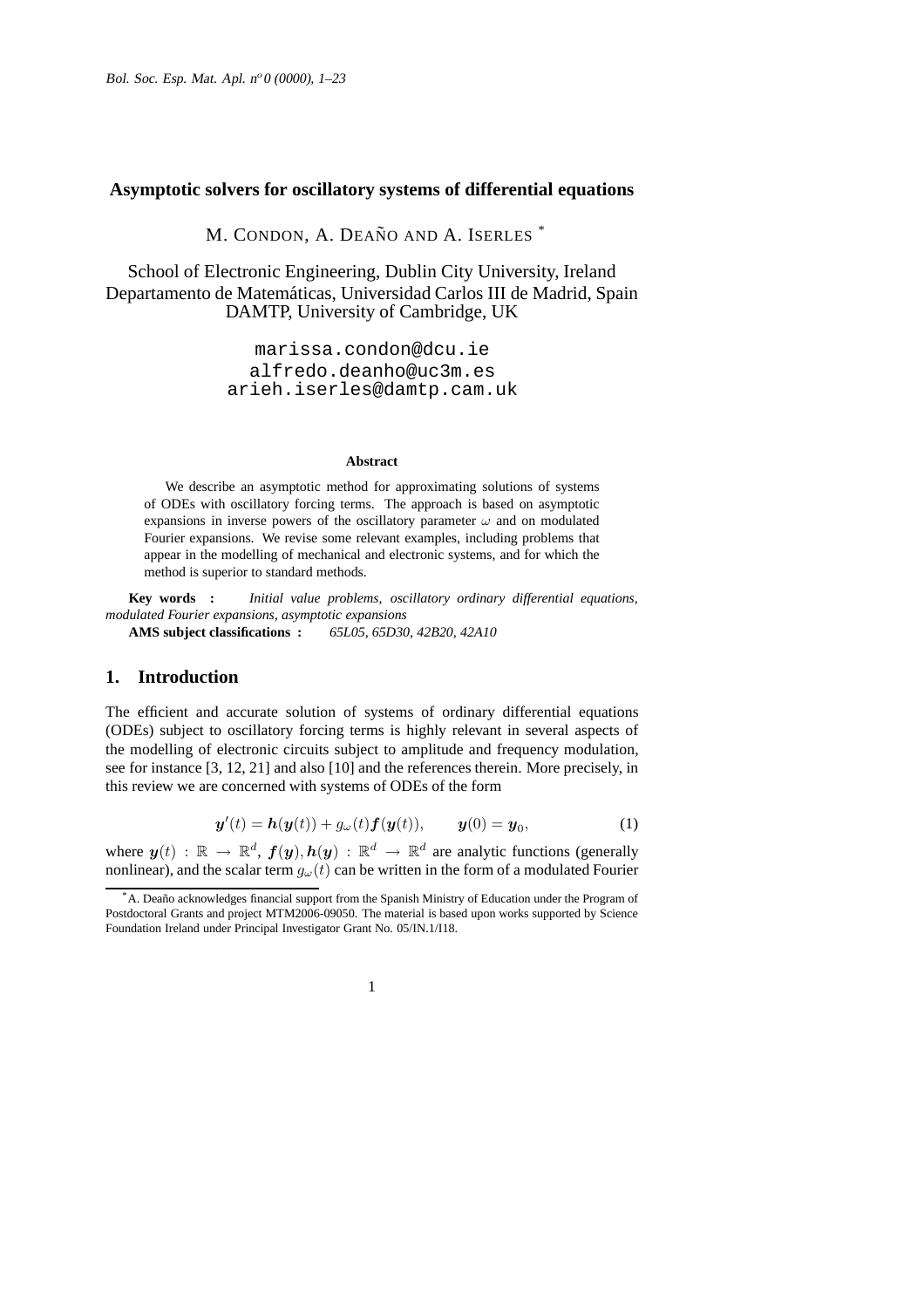expansion (MFE), that is

$$
g_{\omega}(t) = \sum_{m = -\infty}^{\infty} a_m(t)e^{im\omega t}.
$$
 (2)

Observe that we allow the coefficients  $a_m(t)$  to depend on the variable t, and also that within this setting we cover the case of ODEs with oscillatory forcing terms (when the function  $f(y(t))$  is constant). In general, we make the important assumption that the functions h and f are independent of  $\omega$ . Under certain conditions it is possible to allow dependence on  $\omega$  in the differential equation with only minor changes in the general setting, see the details below.

Typical examples of forcing terms are

$$
g_{\omega}(t) = e^{i\omega t}, \quad g_{\omega}(t) = e^{\eta \cos \omega t}.
$$
 (3)

In this latter case, the forcing term has full spectrum, as follows from the Fourier expansion

$$
e^{\eta \cos \omega t} = I_0(\eta) + 2 \sum_{m=1}^{\infty} I_m(\eta) \cos m\omega t, \tag{4}
$$

in terms of the modified Bessel functions  $I_m(\eta)$ , see [1, Eq. 9.6.34]. Other examples include two different large frequencies  $g_{\omega_1,\omega_2}(t) = \sin \omega_1 t \sin \omega_2 t$ , and combinations of the above. See for instance [11], and also [23, 22], where this type of problem is formulated in terms of PDEs.

From a mathematical point of view, the use of standard methods of numerical ODEs (such as Runge–Kutta) is problematic in this context, since the oscillatory behaviour of the solutions of the differential equation imposes exceedingly small stepsize which is both too expensive for implementation and leads to an accumulation of round-off error due to the large number of steps needed to integrate the ODE in a given interval.

As a toy example, consider the following second order linear equation with forcing term:

$$
y''(t) + y(t) = 2\sin \omega t, \quad y(0) = 1, \quad y'(0) = 0.
$$

or in matrix form

$$
\mathbf{y}(t) = \begin{pmatrix} 0 & 1 \\ -1 & 0 \end{pmatrix} \mathbf{y}(t) + \sin \omega t \begin{pmatrix} 0 \\ 2 \end{pmatrix}.
$$
 (5)

If we set  $\omega = 10^4$  (a very modest value, given the high frequencies in which we are interested), and solve it with the MATLAB standard ode45 routine in the interval  $t \in [0, 10]$ , with initial values  $y(0) = 1$ ,  $y'(0) = 0$ , the number of steps needed for a fixed relative tolerance is

| RelTol | <b>Steps</b> |
|--------|--------------|
| 10     | 42.233       |
| 10     | 127.329      |
| 10     | 345.189      |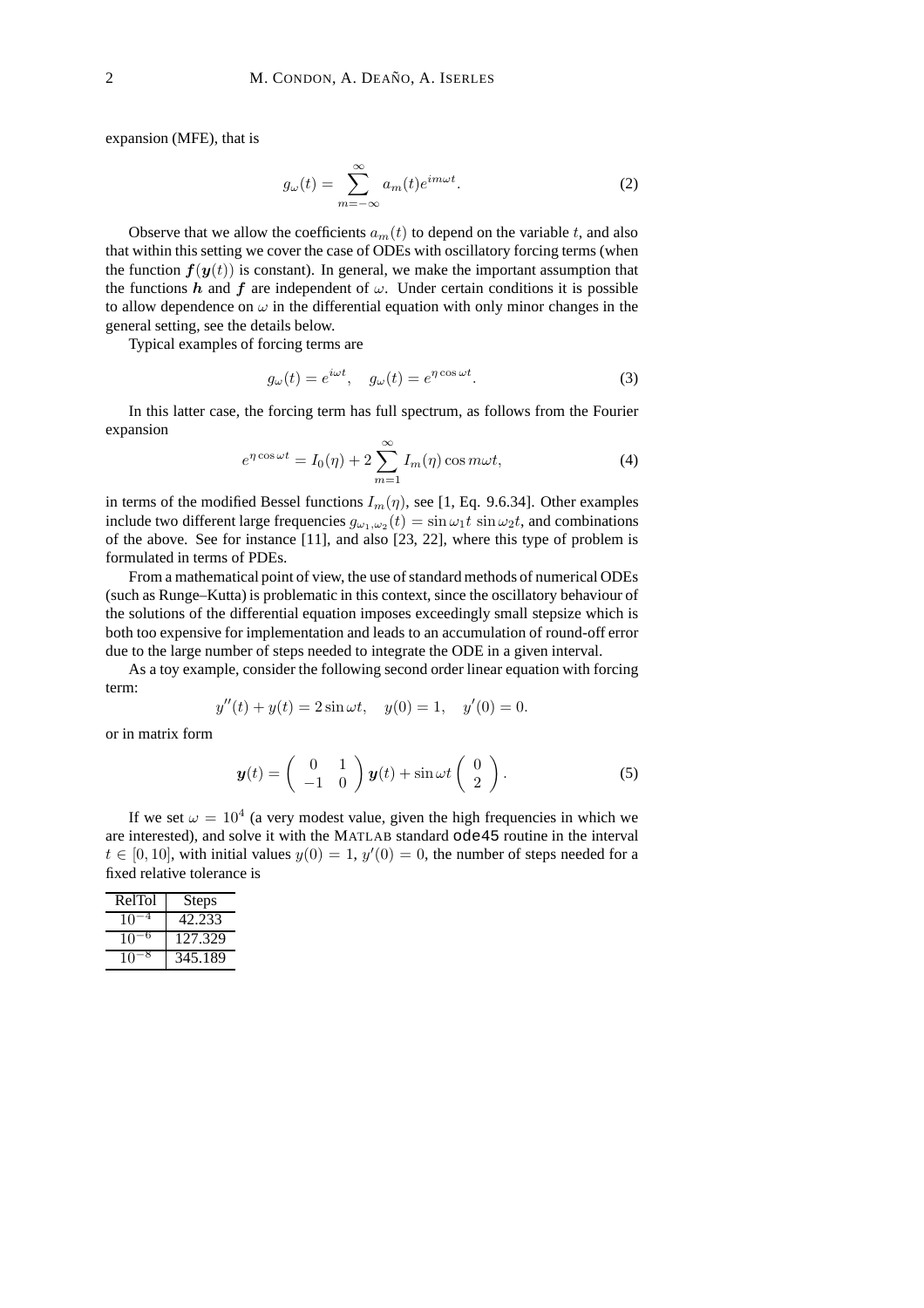

Figure 1: On the left, the function  $y(t)$  (solid) and its derivative  $y'(t)$  (dashed), solutions of the system (5), with  $\omega = 10^4$ . On the right, detailed plot of the derivative  $y'(t)$ , showing the rapid oscillations that are superimposed on the smooth curve on the left.

The plots shown in Figure 1 are quite revealing of the behaviour of the solutions of this kind of systems of ODEs, and they give a crucial insight that leads to the *ansatz* that we propose later on. Observe that the (apparently) slowly varying function  $y'(t)$ is superimposed with tiny oscillations (of amplitude  $\mathcal{O}(\omega^{-1})$ ), which impose a very small stepsize on a standard time-stepping routine. See a similar example in [8]. This is consistent with the behaviour observed in the example.

The reason for the poor performance of standard methods in this setting is a direct consequence of their underlying mathematical construction. Methods such as Runge–Kutta are essentially based on Taylor expansion and matching the exact and the numerical solution up to a certain order. In any numerical method of order  $p$ with step h, the error scales roughly like  $h^{p+1}y^{(p+1)}(t)$ , and since the amplitudes of the derivatives of highly oscillatory functions grow very fast, typically  $y^{(p+1)}(t) =$  $\mathcal{O}(\omega^{p+1})$  (consider the standard example  $y(t) = e^{i\omega t}$ ), we require h to be extremely small in order to keep the error down to an acceptable size.

# **2. Perturbation theory and oscillatory integrals**

The idea of the proposed method is related to perturbation theory, although not in a standard form. We recall that, roughly speaking, perturbation methods (such as averaging) are designed for problems where the perturbation (or other terms in the differential equation) is multiplied by a small parameter  $\varepsilon$ , see for instance [4, 25]. Then the general idea is that the solution of the unperturbed system plus corrections in powers of  $\varepsilon$  yields a good approximation to the solution of the perturbed problem.

In our case the perturbation is not necessarily small in size, but a somewhat related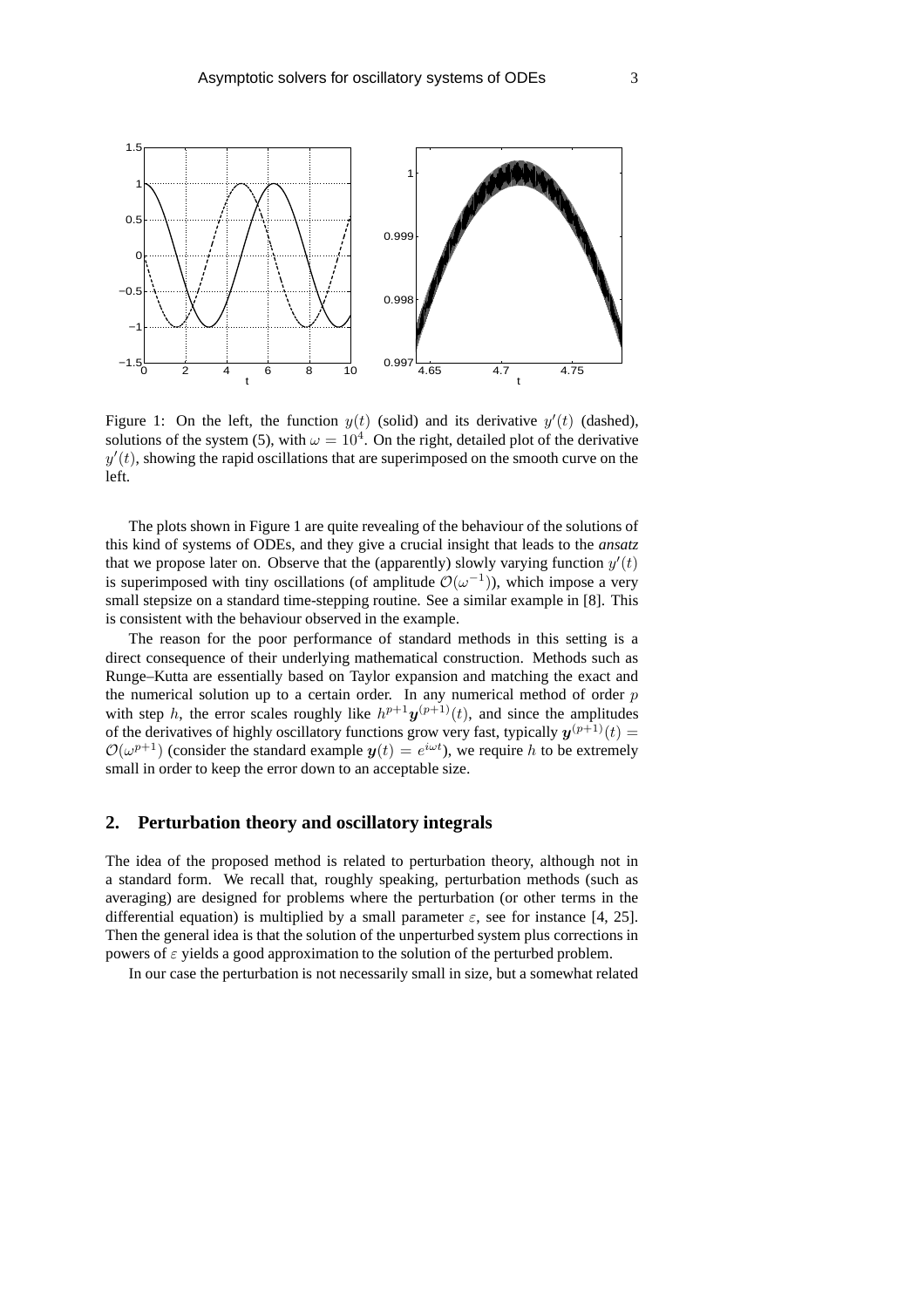idea can be applied, because if  $g_{\omega}(t)$  is of the trigonometric type, for instance, then it gives a contribution which is not small but has an average of zero because of major cancellation between positive and negative parts of the forcing term  $g_{\omega}(t) f(\mathbf{y}(t))$ .

More rigorously, the main idea is to consider the system (1) as a perturbation of

$$
\mathbf{z}'(t) = \mathbf{h}(\mathbf{z}(t)), \qquad \mathbf{z}(0) = \mathbf{y}_0,\tag{6}
$$

and then use nonlinear variation of constants [17], in order to relate the solutions of the perturbed and unperturbed systems with the same initial data:

$$
\mathbf{y}(t) - \mathbf{z}(t) = \int_0^t \mathbf{\Phi}(t - s) \mathbf{f}(\mathbf{y}(s)) g_\omega(s) ds.
$$
 (7)

Here  $\Phi$  is the solution of the so-called variational equation

$$
\Phi' = \frac{\partial h(z(t))}{\partial z} \Phi, \qquad \Phi(0) = I.
$$

The matrix  $\Phi$  is in general not available analytically, yet if the integrand is smooth enough and  $g_{\omega}(t)$  is a trigonometric function (see the examples cited before) then integration by parts gives

$$
\mathbf{y}(t) - \mathbf{z}(t) = \int_0^t \mathbf{\Phi}(t - s) \mathbf{f}(\mathbf{y}(s)) g_\omega(s) ds = \mathcal{O}(\omega^{-1}), \qquad \omega \to \infty,
$$
 (8)

since  $\Phi$  is independent of  $\omega$ .

This demonstrates that, subject to fairly general assumptions, the difference between both solutions is of order  $\mathcal{O}(\omega^{-1})$ . Note that here it is essential to suppose that the functions h and f are independent of  $\omega$ , otherwise the estimation needs to be modified.

This observation makes it possible to use the methodology recently developed for oscillatory integrals, see for instance [19] or [18], as an effective alternative to standard quadrature. More explicitly, in [8, 11] the authors propose the use of Filon quadrature (plus waveform relaxation) to approximate efficiently the oscillatory integral present in (7). This method is numerically effective, but it has the disadvantage of time-stepping, which can be expensive.

A deeper idea, in the spirit of the general theory of oscillatory integrals, is to look for a full expansion of this integral in inverse powers of the oscillatory parameter  $\omega$ , either by repeated integration by parts or by another method. The main *ansatz* proposed in [9, 10] is precisely that the solution  $y(t)$  admits an expansion in inverse powers of  $\omega$ , and that the terms in this construction adopt the form of modulated Fourier expansions. This can be seen as a correction (in inverse powers of  $\omega$  this time) of the solution of the unperturbed system, in the spirit of perturbation theory.

If feasible, this approach confers three important computational advantages: firstly, the terms in the expansion can be computed beforehand (symbolically or numerically), and then the desired value of  $t$  can be substituted therein, without subdividing the interval of integration. Secondly, the cost of the method is essentially independent of the size of  $\omega$ , unlike what happens with standard methods, and increasing this parameter will make our method more accurate. Finally, once the  $(\omega$ -independent) coefficients have been computed, the equation can be solved easily for different frequencies  $\omega$ .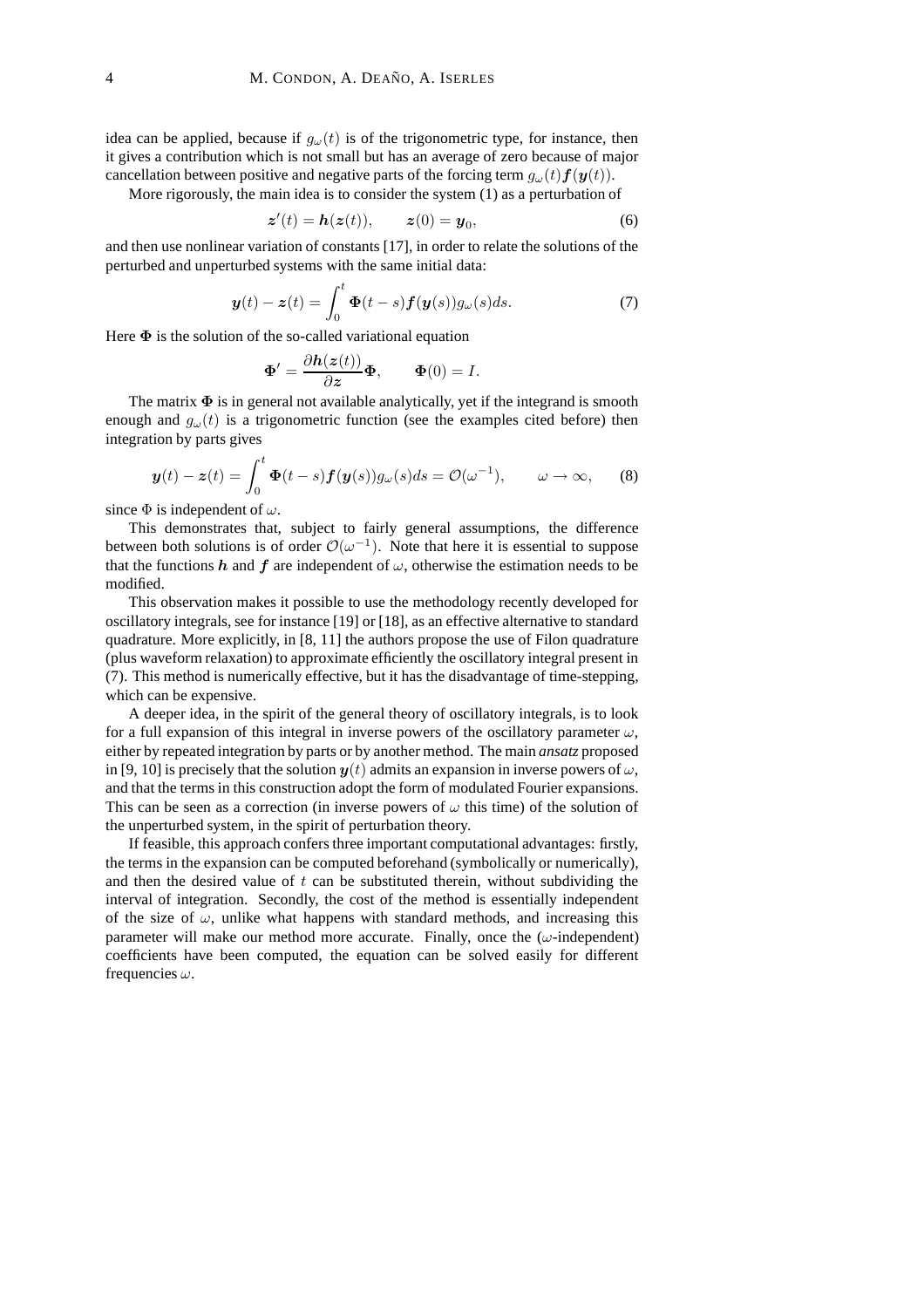## **3. The form of the asymptotic expansion**

### **3.1. Systems of ODEs**

If the forcing term in the differential equation can be written as a modulated Fourier expansion, it seems reasonable to suppose that a similar structure holds for the solution of the ODE. More explicitly, we assume that  $y(t)$  can be written in the form

$$
\mathbf{y}(t) \sim \sum_{s=0}^{\infty} \frac{1}{\omega^s} \boldsymbol{\psi}_s(t) \qquad \omega \gg 1,
$$
 (9)

where the functions  $\psi_s(t)$  may depend on  $\omega$ , but in any case  $\psi_s(t) = \mathcal{O}(1)$ ,  $\omega \gg 1$ , for  $s \in \mathbb{Z}_+$ . Each of the  $\psi_s(t)$  is itself a modulated Fourier expansion:

$$
\psi_s(t) = \sum_{m = -\infty}^{\infty} p_{s,m}(t)e^{im\omega t}, \qquad s \ge 1.
$$
 (10)

Once we stipulate that the coefficients of the ODE are independent of  $\omega$ , the first level of the expansion can be simplified, that is,  $\psi_0(t) = p_{0,0}(t)$ , i.e.  $p_{0,m}(t) \equiv 0$ when  $m \neq 0$ . This prevents positive powers of  $\omega$  from appearing in the derivative of  $y(t)$ .

We also impose  $\psi_0(0) = \mathbf{y}(0) = \mathbf{y}_0$  in order to match the initial condition, which means that  $\psi_s(0) = \mathbf{0}$  for  $s \geq 1$ , or equivalently

$$
\sum_{m=-\infty}^{\infty} p_{0,m}(0) = \mathbf{y}_0, \qquad \sum_{m=-\infty}^{\infty} p_{s,m}(0) = \mathbf{0}, \qquad s \ge 1.
$$

Therefore, the general *ansatz* is

$$
\boldsymbol{y}(t) \sim \boldsymbol{p}_{0,0}(t) + \sum_{s=1}^{\infty} \frac{1}{\omega^s} \sum_{m=-\infty}^{\infty} \boldsymbol{p}_{s,m}(t) e^{im\omega t}.
$$
 (11)

We differentiate the function  $y(t)$  formally,

$$
\boldsymbol{y}' \sim \boldsymbol{p}'_{0,0} + \sum_{m=-\infty}^{\infty} i m \boldsymbol{p}_{1,m} e^{im\omega t} + \sum_{s=1}^{\infty} \frac{1}{\omega^s} \sum_{m=-\infty}^{\infty} \left[ \boldsymbol{p}'_{s,m} + i m \boldsymbol{p}_{s+1,m} \right] e^{im\omega t}.
$$

Observe that for simplicity of notation, we have omitted the dependence on  $t$  of the  $\bm{p}_{s,m}(t)$  terms. Next, we expand the functions  $\bm{h}, \bm{f} : \mathbb{R}^d \to \mathbb{R}^d$  about the leading term  $\boldsymbol{p}_{0,0}$ . In this expansion, we group all those terms that multiply equal (inverse) powers of  $\omega$ , thus separating orders of magnitude:

$$
h(y) \sim h(p_{0,0}) + \sum_{s=1}^{\infty} \frac{1}{\omega^s} \sum_{n=1}^s \frac{1}{n!} \sum_{k \in \mathbb{I}_{n,s}} h_n(p_{0,0}, \chi_{k_1}, \cdots, \chi_{k_n}), \qquad (12)
$$

where

$$
(\mathbf{h}_n(\mathbf{p}_{0,0},\boldsymbol{\theta},\ldots,\boldsymbol{\theta}))_r = \sum_{i_1=1}^d \cdots \sum_{i_n=1}^d \frac{\partial^n h_r(\mathbf{p}_{0,0})}{\partial y_{i_1} \cdots \partial y_{i_n}} \theta_{i_1} \theta_{i_2} \cdots \theta_{i_n}, \qquad r = 1,2,\ldots,d,
$$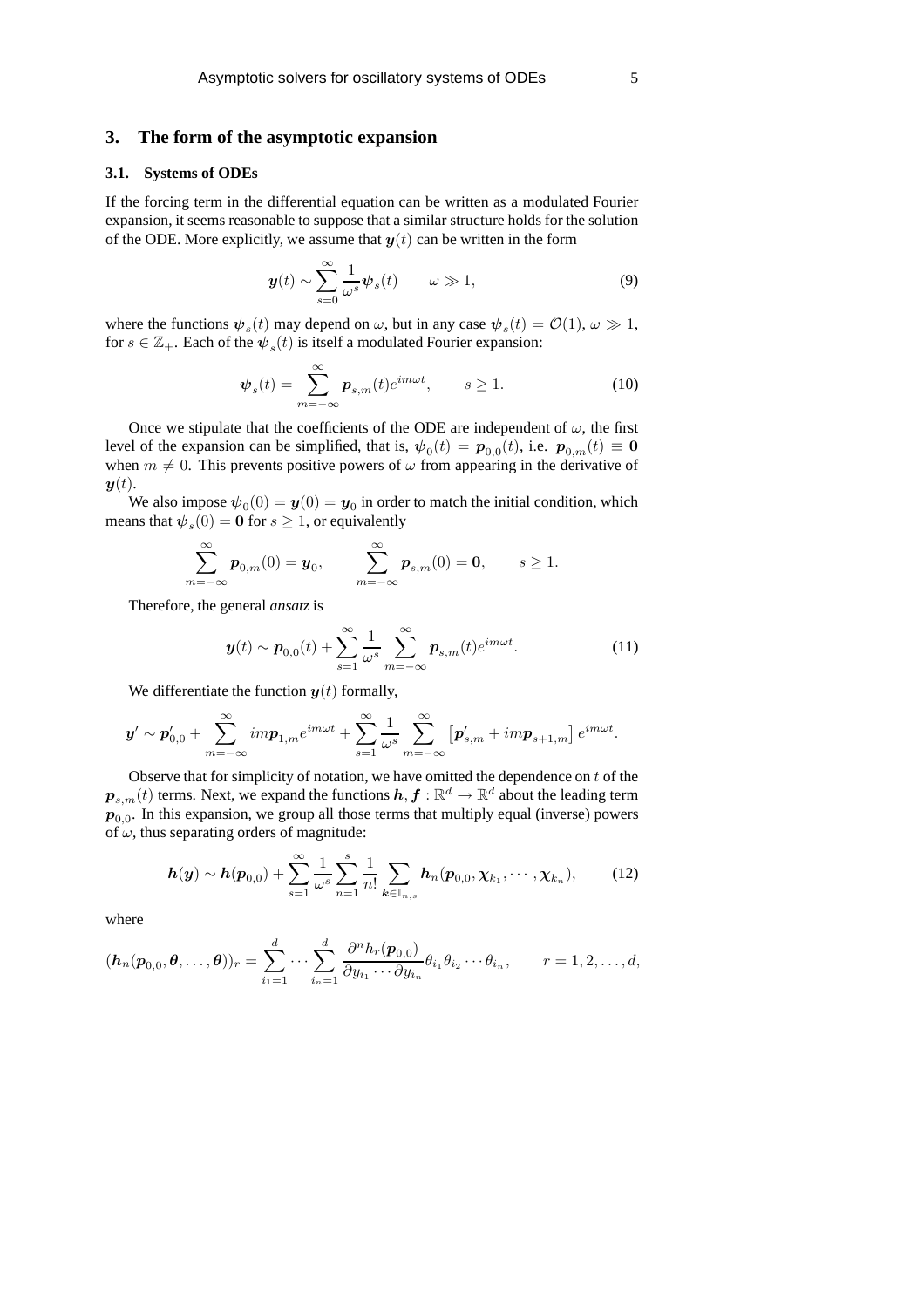$$
\chi_k(t) = \sum_{m = -\infty}^{\infty} p_{k,m}(t) e^{im\omega t}
$$
 (13)

and

$$
\mathbb{I}_{n,s} = \{ (k_1, \dots, k_n) \in \mathbb{N}^n : |\mathbf{k}| = s \},\tag{14}
$$

with the standard notation for multi-indices  $|k| = k_1 + k_2 + \ldots + k_n$ . A similar formula applies to the function  $f$ .

Finally, we collect all those terms that have the same frequency (that is, those terms that multiply  $e^{im\omega t}$  for each  $m \in \mathbb{Z}$ ) within each level:

$$
h(y) \sim h(p_{0,0}) + \sum_{s=1}^{\infty} \frac{1}{\omega^s} \sum_{m=-\infty}^{\infty} b_{m,s}[h] e^{im\omega t}, \qquad (15)
$$

where we use the notation

$$
\boldsymbol{b}_{m,s}[h] = \sum_{n=1}^{s} \frac{1}{n!} \sum_{\boldsymbol{k} \in \mathbb{I}_{n,s}} \sum_{\boldsymbol{l} \in \mathbb{K}_{n,m}} \boldsymbol{h}_n(\boldsymbol{p}_{0,0}, \boldsymbol{p}_{k_1,l_1}, \cdots, \boldsymbol{p}_{k_n,l_n})
$$
(16)

and

$$
\mathbb{K}_{n,m} = \{ (l_1, \dots, l_n) \in \mathbb{Z}^n : |l| = m \}. \tag{17}
$$

Equating both sides of the differential equation, from (11) and (15), a general pattern emerges: for  $s \geq 1$ , we obtain nonoscillatory differential equations for the  $p_{s,0}$  terms:

$$
p'_{s,0} = b_{s,0}[h] + \sum_{r=-\infty}^{\infty} a_r(t)b_{s,-r}[f]
$$
 (18)

with initial condition

$$
\boldsymbol{p}_{s,0}(0) = -\sum_{m \neq 0} \boldsymbol{p}_{s,m}(0),\tag{19}
$$

since we have imposed that  $\psi_s(0) = \mathbf{0}$  for  $s \geq 1$ . Additionally, we get recursions to compute  $p_{s+1,m}(t)$  for  $m \neq 0$  from the previous coefficients:

$$
\boldsymbol{p}_{s+1,m} = -\frac{i}{m} \left[ -\boldsymbol{p}'_{s,m} + \boldsymbol{b}_{s,m}[\boldsymbol{h}] + \sum_{r=-\infty}^{\infty} a_r(t) \boldsymbol{b}_{s,m-r}[\boldsymbol{f}] \right]
$$
(20)

for  $m \neq 0$ .

This is the general scheme that we are going to use to deduce the coefficients in the expansion. Note that the differential equations for the  $p_{r,0}$  terms can in principle be solved by standard methods, since there is no highly oscillatory behaviour involved. However, in some cases there may be an additional structure to this equation (such as a Hamiltonian formulation, see the example of the inverted pendulum later on), and this calls for more specialised methods.

We remark that modulated Fourier expansions for oscillatory ODEs have been widely analysed as an essential tool in Geometric Numerical Integration and highly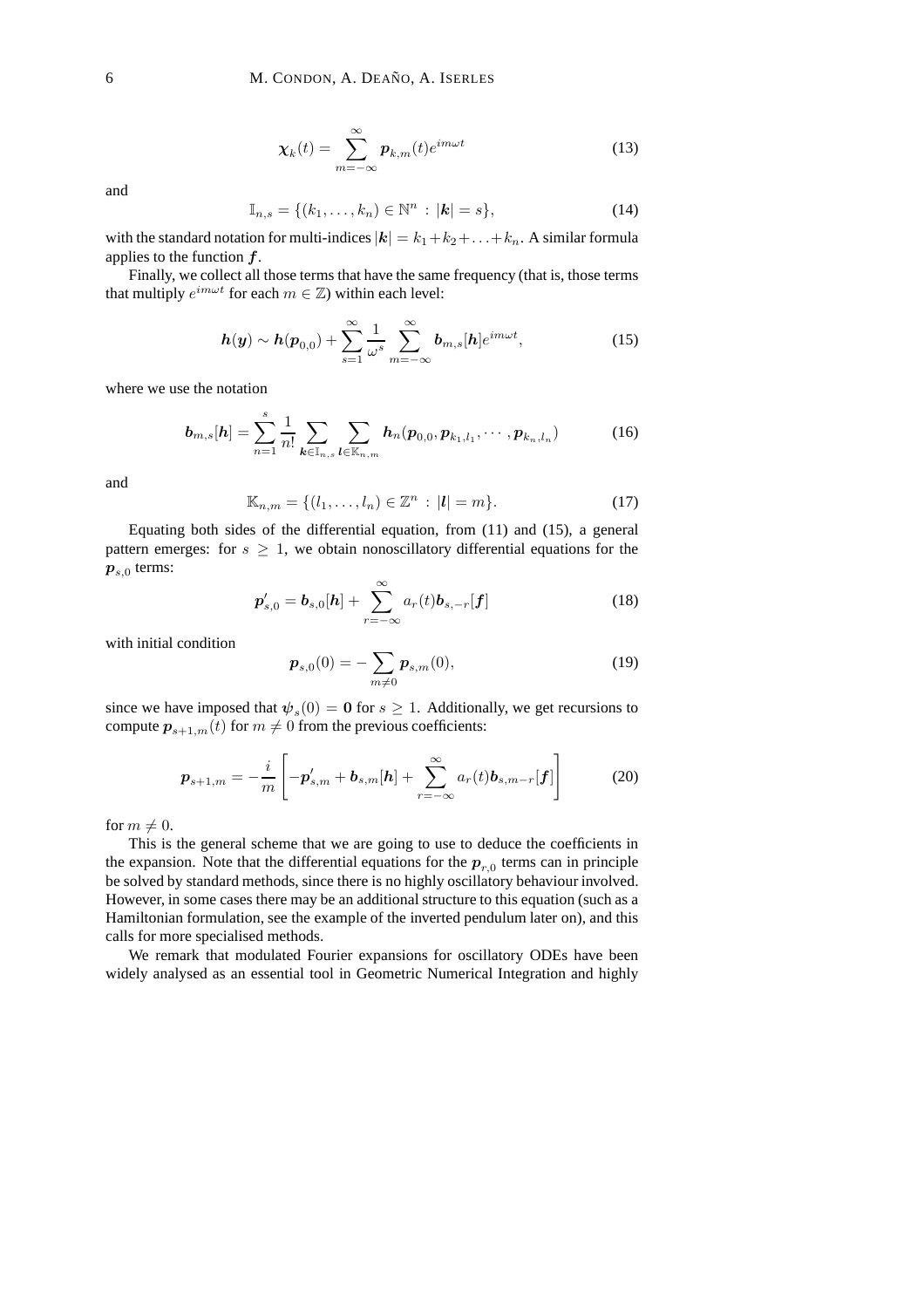oscillatory ODEs in [6, 7, 16]. In that context, the authors are concerned with equations of the form  $\ddot{x} + \Omega x = g(x)$ , where

$$
\Omega = \left(\begin{array}{c|c} 0 & 0 \\ \hline 0 & \omega^2 I \end{array}\right),\,
$$

 $\omega \gg 1$  and I is the identity matrix, both in Hamiltonian and non Hamiltonian settings.

The main difference between this setting and the one proposed in this paper is that from the point of view of perturbation theory, this is no longer a regular perturbation problem but a singular one. Note that our *ansatz* corresponds essentially to a regular perturbation problem: we expand the perturbed solution in inverse powers of  $\omega$ , so the standard small parameter would be  $\varepsilon = 1/\omega$ , and we assume that when  $\omega \to \infty$  we only have the unperturbed solution.

If powers of  $\omega$  are allowed in the differential equation, say  $h(y)$ ,  $f(y) = \mathcal{O}(\omega^r)$ ,  $r > 0$ , then great care is needed, since we may be faced with a singular perturbation problem, and the derivation of the terms in the asymptotic expansion should be carried out in a different way, see [16, XIII.5]. One important case where our setting remains valid, while allowing dependence on  $\omega$  of the coefficients of the ODE, is that of the inverted pendulum, that we analyse in Section 6.3.

#### **3.2. Second order ODEs**

The general setting (11) can be simplified in some circumstances. One particular case of importance is that of second order differential equations with oscillatory forcing terms. This situation has been analysed in [9] for differential equations of the form

$$
y''(t) - R(y)y'(t) + S(y(t)) = g_{\omega}(t), \qquad y(0) = y_0, \quad y'(0) = y'_0,
$$

which includes equations of Van der Pol and Duffing type. In this case, if we are only interested in the analysis of the solution  $y(t)$ , and not of the derivative, we may assume that

$$
y(t) \sim p_{0,0}(t) + \frac{1}{\omega} p_{1,0}(t) + \sum_{r=2}^{\infty} \frac{1}{\omega^r} \sum_{m=-\infty}^{\infty} p_{r,m}(t) e^{im\omega t}.
$$
 (21)

We note that this is consistent with the fact that  $y(t)$  exhibits small oscillations with amplitude  $\mathcal{O}(\omega^{-2})$ , increasing to  $\mathcal{O}(\omega^{-1})$  for  $y'(t)$ , see [9]. However, if we analyse the complete system, then we need to use (11), because the derivative will have oscillatory terms at the  $\mathcal{O}(\omega^{-1})$  level.

If we are working with a second order differential equation of the form

$$
y''(t) + S(y(t)) = g_{\omega}(t)Q(y(t)), \qquad y(0) = y_0, \quad y'(0) = y'_0,
$$

then using (21), we obtain the scheme

$$
p_{s,0}'' = -b_{s,0}[S] + \sum_{r=-\infty}^{\infty} a_r(t)b_{s,-r}[Q],
$$
\n(22)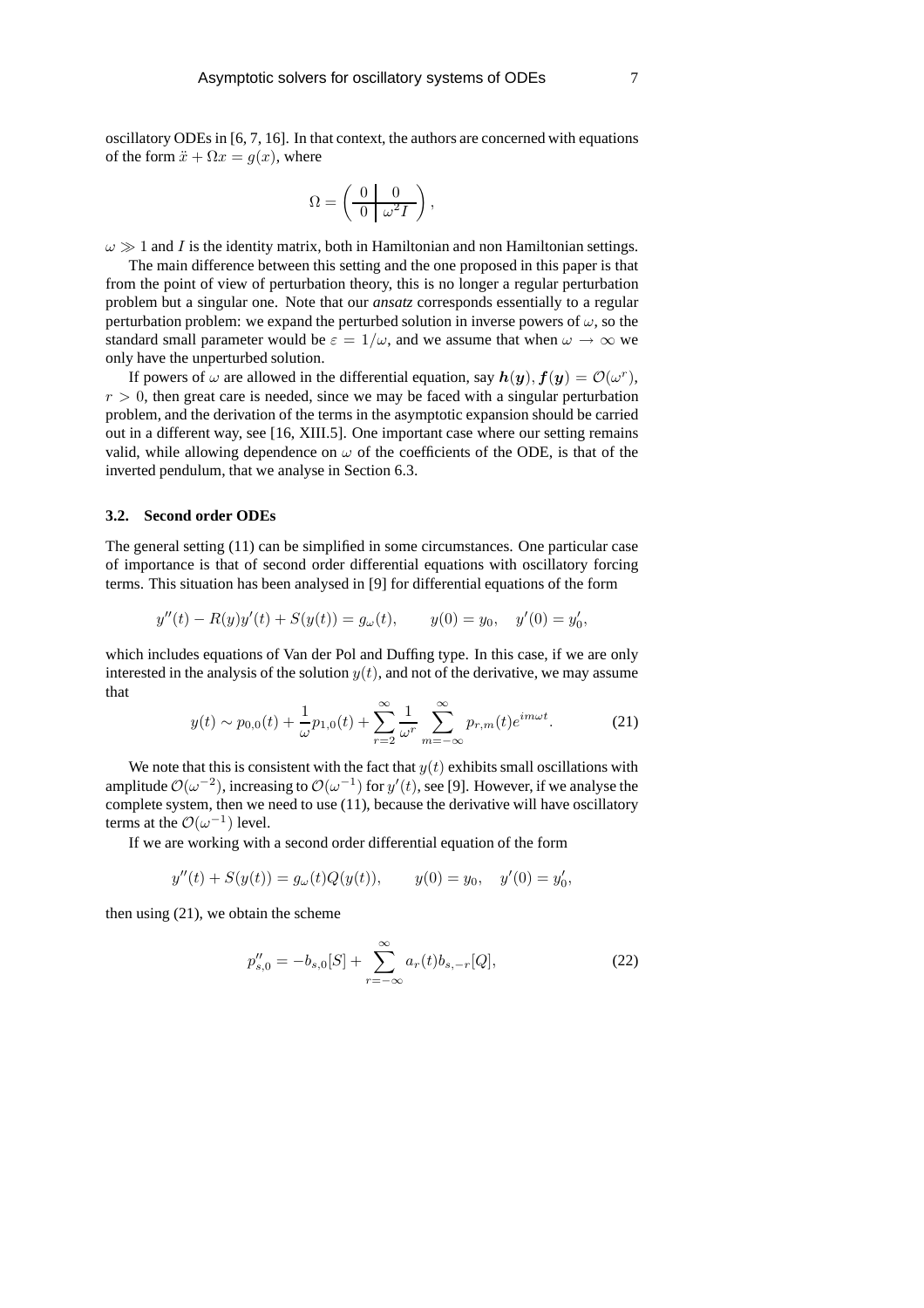for  $s \geq 1$ , together with the initial conditions

$$
p_{s,0}(0) = -\sum_{m \neq 0} p_{s,m}(0), \quad s \ge 2,
$$
\n
$$
p'_{s,0}(0) = -\sum_{m \neq 0} p'_{s,m}(0) - i \sum_{m = -\infty}^{\infty} m p_{s+1,m}(0), \quad s \ge 2,
$$
\n
$$
(23)
$$

see [9], and also

$$
p_{s+2,m} = \frac{1}{m^2} \left\{ p''_{s,m} + 2im p'_{s+1,m} + b_{s,m}[S] - \sum_{r=-\infty}^{\infty} a_r(t) b_{s,m-r}[Q] \right\},
$$
 (24)

for  $m \neq 0$ . In this case

$$
b_{s,m}[Q] = \sum_{n=1}^{s} \frac{Q^{(n)}(p_{0,0})}{n!} \sum_{k \in \mathbb{I}_{n,s}} \sum_{l \in \mathbb{K}_{n,m}} \prod_{i=1}^{n} p_{k_i,l_i}.
$$

In this setting we can also allow dependence on  $\omega$  in the coefficients of the differential equation. For example, in the case of the inverted pendulum, see Section 6.3, we have  $Q(y(t)) = O(\omega)$ . Our approach is still valid in this situation, although we will need to shift the coefficients  $b_{s,m}[Q]$  computed above, because of the extra power of  $\omega$ . Moreover, from (8) we deduce that  $y(t) - p_{0,0}(t) = \mathcal{O}(1)$  when  $\omega$  is large, so we need additional terms in the expansion in order to guarantee that the difference between the perturbed and unperturbed solutions becomes small when  $\omega$  grows.

## **4. Construction of the asymptotic expansion**

In this section we derive the first few terms of the asymptotic expansion explicitly in a general setting.

### **4.1. The zeroth term**

The term  $\boldsymbol{p}_{0,0}(t)$  obeys the following differential equation:

$$
\boldsymbol{p}'_{0,0} = \boldsymbol{h}(\boldsymbol{p}_{0,0}) + a_0(t)\boldsymbol{f}(\boldsymbol{p}_{0,0}),
$$

which is obtained by equating all the  $\mathcal{O}(1)$  terms with zero frecuency in the ODE. Additionally, we impose the initial condition  $p_{0,0}(0) = y(0) = y_0$ . Equating nonzero terms with the same frequency, we obtain

$$
\boldsymbol{p}_{1,m} = -\frac{ia_m(t)}{m} \boldsymbol{f}(\boldsymbol{p}_{0,0}), \qquad m \neq 0.
$$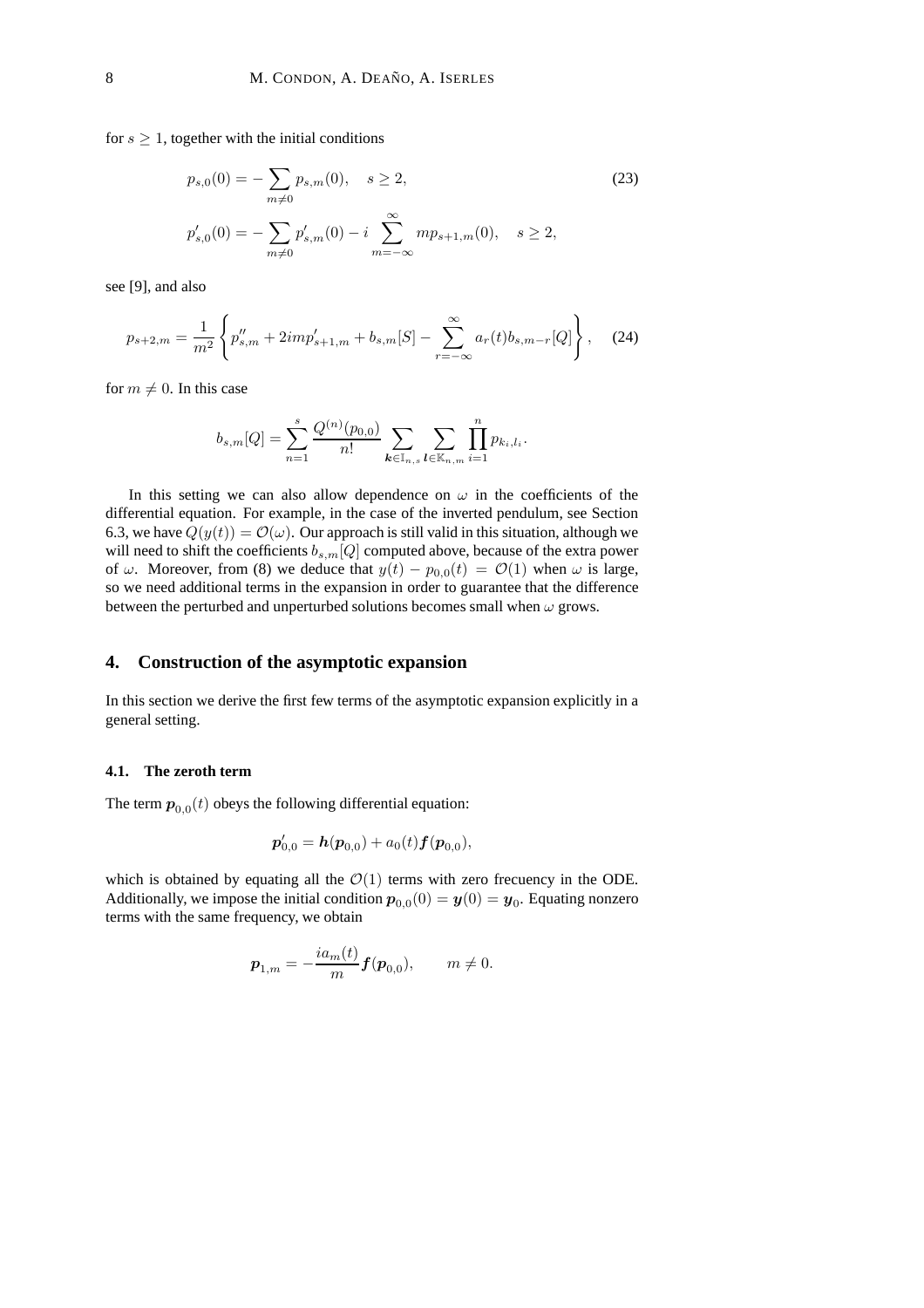## **4.2. The first term**

When  $s = 1$  we obtain

$$
\boldsymbol{p}'_{1,0} = \boldsymbol{b}_{1,0}[\boldsymbol{h}] + \sum_{r=-\infty}^{\infty} a_r(t) \boldsymbol{b}_{1,-r}[\boldsymbol{f}]. \tag{25}
$$

Here

 $\boldsymbol{b}_{1,m}[\boldsymbol{h}] = \boldsymbol{h}_1(\boldsymbol{p}_{0,0},\boldsymbol{p}_{1,m}), \qquad m \in \mathbb{Z},$ 

and similarly for  $f$ . Additionally we have the initial condition

$$
\boldsymbol{p}_{1,0}(0)=-\sum_{m\neq 0}\boldsymbol{p}_{1,m}(0),
$$

which follows from  $\psi_1(0) = \mathbf{0}$ . Furthermore, we get

$$
\boldsymbol{p}_{2,m} = -\frac{i}{m} \left[ -\boldsymbol{p}'_{1,m} + \boldsymbol{b}_{1,m}[\boldsymbol{h}] + \sum_{r=-\infty}^{\infty} a_r(t) \boldsymbol{b}_{1,m-r}[\boldsymbol{f}] \right], \qquad m \neq 0,
$$
 (26)

so we can compute  $p_{2,m}$  for  $m \neq 0$  from (26).

The equation and initial conditions for  $p_{2,0}$  are obtained when analysing the  $\mathcal{O}(\omega^{-2})$  terms.

# **4.3. The second term**

When  $s = 2$  we obtain

$$
\boldsymbol{p}'_{2,0} = \boldsymbol{b}_{2,0}[\boldsymbol{h}] + \sum_{r=-\infty}^{\infty} a_r(t) \boldsymbol{b}_{2,-r}[\boldsymbol{f}]. \tag{27}
$$

Here

$$
\boldsymbol{b}_{2,m}[\boldsymbol{h}]=\boldsymbol{h}_{1}(\boldsymbol{p}_{0,0},\boldsymbol{p}_{2,m})+\frac{1}{2}\sum_{l=-\infty}^{\infty}\boldsymbol{h}_{2}(\boldsymbol{p}_{0,0},\boldsymbol{p}_{1,l},\boldsymbol{p}_{1,m-l}),\qquad m\in\mathbb{Z},
$$

and similarly for  $f$ , together with

$$
\boldsymbol{p}_{2,0}(0)=-\sum_{m\neq 0}\boldsymbol{p}_{2,m}(0),
$$

and a recursion for the  $p_{3,m}$  terms,

$$
\boldsymbol{p}_{3,m} = -\frac{i}{m} \left[ -\boldsymbol{p}'_{2,m} + \boldsymbol{b}_{2,m}[\boldsymbol{h}] + \sum_{r=-\infty}^{\infty} a_r \boldsymbol{b}_{2,m-r}[\boldsymbol{f}] \right], \qquad m \neq 0. \tag{28}
$$

It is clear that the process can be iterated, at the price of increasingly cumbersome expressions.

We point out that when the forcing term has a finite number of nonzero frequencies, then there is a considerable simplification in the construction, see the examples below. Moreover, in many relevant cases the functions  $h$  and  $f$  are quite simple, for example multivariate polynomials of low degree, and hence many terms involving high order derivatives vanish identically.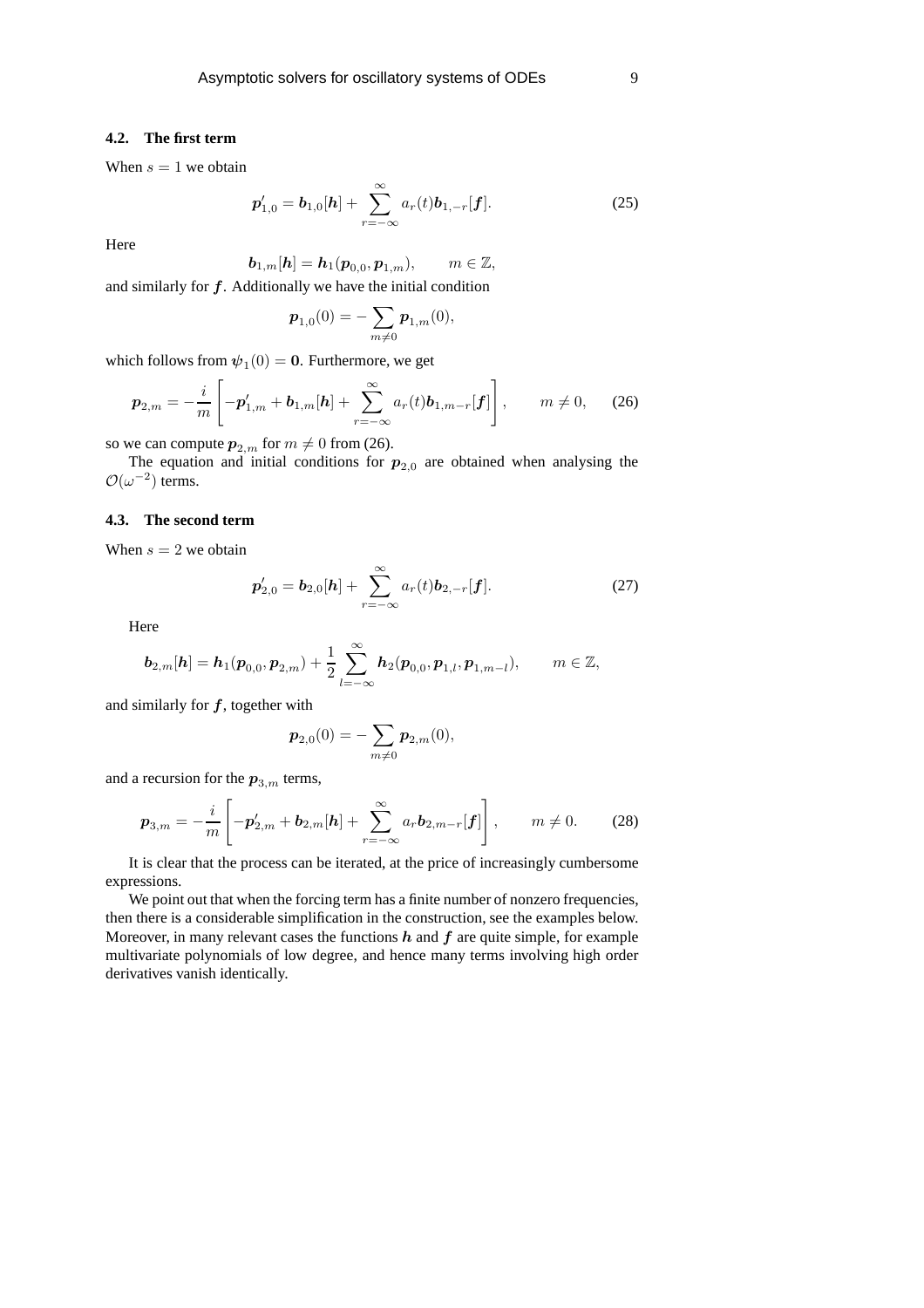### **5. Bandwidth and stability**

We highlight two important aspects of this approach: firstly, if the original forcing term is band-limited, that is, if there exists  $\varrho$  such that  $a_m = 0$  in (2) if  $|m| \ge \varrho + 1$ , then is this bandwidth preserved in the  $\psi_s(t)$  functions of the expansion? Secondly, if we fix  $\omega$ , is it possible to say something about the stability of the solution when t grows?

The answer to the first question is in general negative. If the system is nonlinear, one should expect an increase in the number of nonzero frequencies as we move to higher values of s. We call this phenomenon *blossoming*, and it is mainly due to the convolution-type term

$$
\sum_{r=-\infty}^{\infty} a_r(t) \boldsymbol{b}_{s,m-r}[\boldsymbol{f}]
$$

that appears when computing  $p_{s+1,m}$ , see the previous section. Nevertheless, the rate of increase can be estimated in general. Namely, we have the following result:

**Theorem 1** *For*  $s \geq 0$ *, the maximum bandwidth*  $\theta_s$  *of the term*  $\psi_s(t)$  *is* 

$$
\theta_s=s\varrho,
$$

*where*  $\rho$  *is the bandwidth of the original forcing term.* 

*Proof.* We refer the reader to [10] for the details.

The actual rate of blossoming can be smaller in some important cases. For instance:

**Theorem 2** *Let*  $f(y)$  *be constant, then we have*  $\theta_0 = 0$ ,  $\theta_1 = \rho$  *and the maximum*  $b$ andwidth  $\theta_s$  of the term  $\boldsymbol{\psi}_s(t)$  is

$$
\theta_s = (s-1)\varrho, \qquad s \ge 2.
$$

*Proof.* See [10]. □

In [9] another particular case is considered: if we are dealing with second order differential equations and we are only interested in blossoming for  $y(t)$  (and not for the derivative  $y'(t)$ ), then we have the following

**Theorem 3** *If*  $y(t)$  *is a solution of the ODE* 

$$
y''(t) - R(y(t))y'(t) + S(y(t)) = g_{\omega}(t),
$$

*where*  $R(y)$  *and*  $S(y)$  *are analytic, and if*  $\theta_s$  *is the maximum bandwidth of*  $\psi_s(t)$  *in the asymptotic expansion of*  $y(t)$ *, then it is true that*  $\theta_0 = \theta_1 = 0$ *,*  $\theta_2 = \varrho$  *and* 

$$
\theta_s = \left\lfloor \frac{s-1}{2} \right\rfloor \varrho, \qquad s \ge 3. \tag{29}
$$

Regarding stability for fixed values of  $\omega$ , it is possible to carry out an analysis of the method by means of standard linearization of the differential equation around the unperturbed solution. We take a partial sum of the asymptotic expansion  $z(t)$ , in such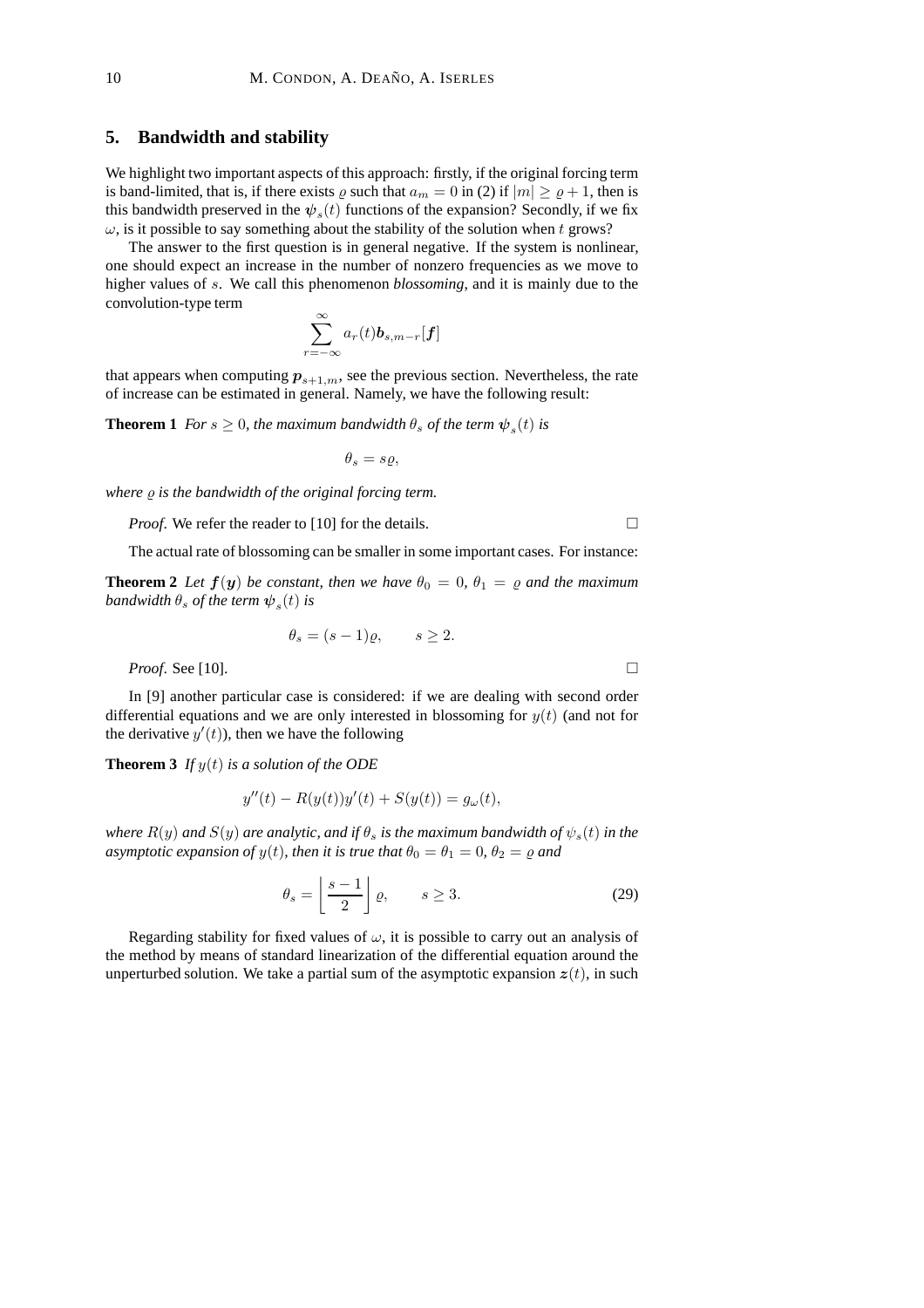a way that  $y(t) - z(t) = \mathcal{O}(1/\omega)$ . If the coefficients of the ODE are independent of  $\omega$ , then it suffices to take  $z(t) = \psi_0(t)$ , otherwise we need more terms in the asymptotic expansion, according to (8).

Let us write  $y(t) = z(t) + w(t)$ , assuming that  $w(t) = O(1/\omega)$  for large  $\omega$ . Then, to leading order we have

$$
\mathbf{w}' = [A(t) + B(t)g_{\omega}(t)]\mathbf{w} + g_{\omega}(t)\mathbf{f}(\mathbf{z}), \qquad \mathbf{w}(0) = \mathbf{0}, \tag{30}
$$

where  $A(t)$  and  $B(t)$  are respectively the Jacobian matrices of h and f evaluated at  $z(t)$ . Now we split the matrices  $A(t) + B(t)g_{\omega}(t) = U + V(t)$ , where U is a constant matrix, and compare (30) with the system

$$
\boldsymbol{v}' = U\boldsymbol{v}, \qquad \boldsymbol{v}(0) = \mathbf{0},
$$

with trivial solution  $v \equiv 0$ . Variation of constants gives

$$
\boldsymbol{w}(t) = \boldsymbol{0} + \int_0^t \Phi(t-s) \boldsymbol{F}(s) ds = \int_0^t e^{(t-s)U} \boldsymbol{F}(s) ds,\tag{31}
$$

where  $\Phi(t) = e^{tU}$  is the fundamental matrix of the system and

$$
\boldsymbol{F}(s) = V(s)\boldsymbol{w}(s) + g_{\omega}(s)\boldsymbol{f}(\boldsymbol{z}(s)).
$$

It is clear from (31) that  $w(t)$  represents a deviation from the zero solution  $v(t)$ , and therefore the behaviour of  $w(t)$  as  $t > 0$  is related to the stability of this zero solution. This in turn is governed by the eigenvalues of the fundamental matrix  $U$ , see for instance [25, Ch. 6]. More explicitly:

### **Theorem 4** *If*

- **a** *all the eigenvalues of the matrix* U, say  $\lambda_k$ ,  $1 \leq k \leq d$ , satisfy that  $\Re \lambda_k \leq 0$ , *and those eigenvalues with zero real part are simple, and*
- *it is true that for any*  $t > 0$  *there exist constants*  $c_1, c_2 > 0$  *such that*

$$
\int_0^t \|V(s)\| ds < c_1, \qquad \int_0^t \|g_\omega(s)\bm{f}(\bm{z}(s))\| ds < c_2,
$$

*then the zero solution solution*  $v(t)$  *is stable in the sense of Lyapunov, and*  $w(t)$ *is bounded.*

*Proof.* It is a consequence of Gronwall's lemma, see [10] for more details. □

When any of the eigenvalues of the matrix  $U$  has a positive real part, then one should expect deterioration of the approximation when  $t$  grows, even if one still has the  $\mathcal{O}(\omega^{-1})$  estimate. A typical example of this situation is given by systems that can develop chaotic behaviour. In those cases, the solution of the perturbed system may be very different from the solution of the unperturbed one, and actually one of them can be chaotic and the other non chaotic, if the perturbation is used for chaos suppression, see for instance [5]. That being said, it may happen that even in this case the approximation is acceptable for small values of  $t$ , depending on the application that we have in mind.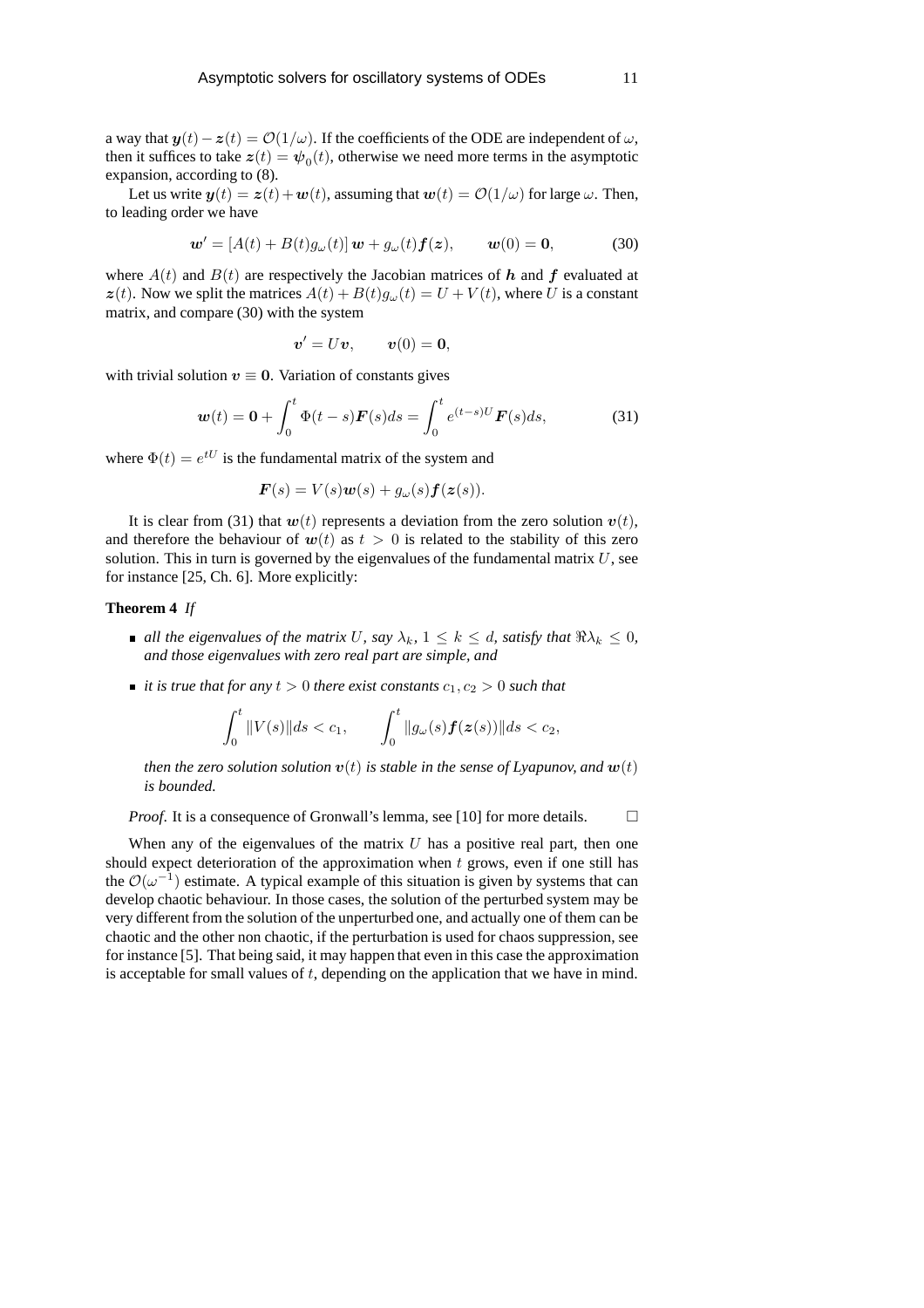## **6. Examples**

In this section, we present the method applied to several different problems. In all cases, we will compare the approximation given by the first few terms of the asymptotic-numerical solver with the exact solution (which is either analytically available or computed numerically – and laboriously – with standard MATLAB routines up to prescribed accuracy). Although other more sophisticated comparisons are possible, we will normally use the standard ODE solver ode45 in MATLAB, with absolute and relative tolerance equal to  $10^{-12}$  as an illustration.

We use the notation

$$
e_s = \left| \boldsymbol{y}(t) - \sum_{n=0}^s \frac{\boldsymbol{\psi}_n(t)}{\omega^n} \right|, \qquad s \ge 0,
$$

for the errors, taken componentwise.

We remark that the values of  $\omega$  that we use in these examples are smaller than the ones normally present in applications. This restriction is essentially imposed by the fact that the comparison with the 'exact' solution produced with MATLAB should be reliable and affordable. Increasing  $\omega$  will benefit the asymptotic-numerical solver, since the approximation with a fixed number of terms will be more accurate, and the computational cost will be roughly similar.

### **6.1. A damped harmonic oscillator**

As a first example, we consider a simple forced oscillator with damping. This system is modelled by a simple second order ODE:

$$
x''(t) + bx'(t) + kx(t) = \mu \cos \omega t, \qquad x(0) = x_0, \qquad x'(0) = x'_0,\tag{32}
$$

where b is the damping coefficient, k the spring constant and we have set the mass m equal to 1 for simplicity. We introduce a forcing term with amplitude  $\mu$  and frequency  $\omega$ , and we suppose that  $\omega \gg \omega_0$ , where  $\omega_0$  is the natural frequency of the unperturbed oscillator in the underdamped case. In matrix form:

$$
\boldsymbol{x}'(t) = \begin{pmatrix} 0 & 1 \\ -k & -b \end{pmatrix} \boldsymbol{x}(t) + \begin{pmatrix} 0 \\ 1 \end{pmatrix} \mu \cos \omega t, \tag{33}
$$

thereby using our notation

$$
\boldsymbol{h}(\boldsymbol{x}) = \begin{pmatrix} 0 & 1 \\ -k & -b \end{pmatrix} \boldsymbol{x}, \qquad \boldsymbol{f}(\boldsymbol{x}) = \begin{pmatrix} 0 \\ 1 \end{pmatrix}.
$$

The construction of the asymptotic expansion is particularly simple in this case, since we have after brief computation:

$$
\boldsymbol{p}'_{0,0} = \begin{pmatrix} 0 & 1 \\ -k & -b \end{pmatrix} \boldsymbol{p}_{0,0}, \quad \boldsymbol{p}_{0,0}(0) = \boldsymbol{x}(0),
$$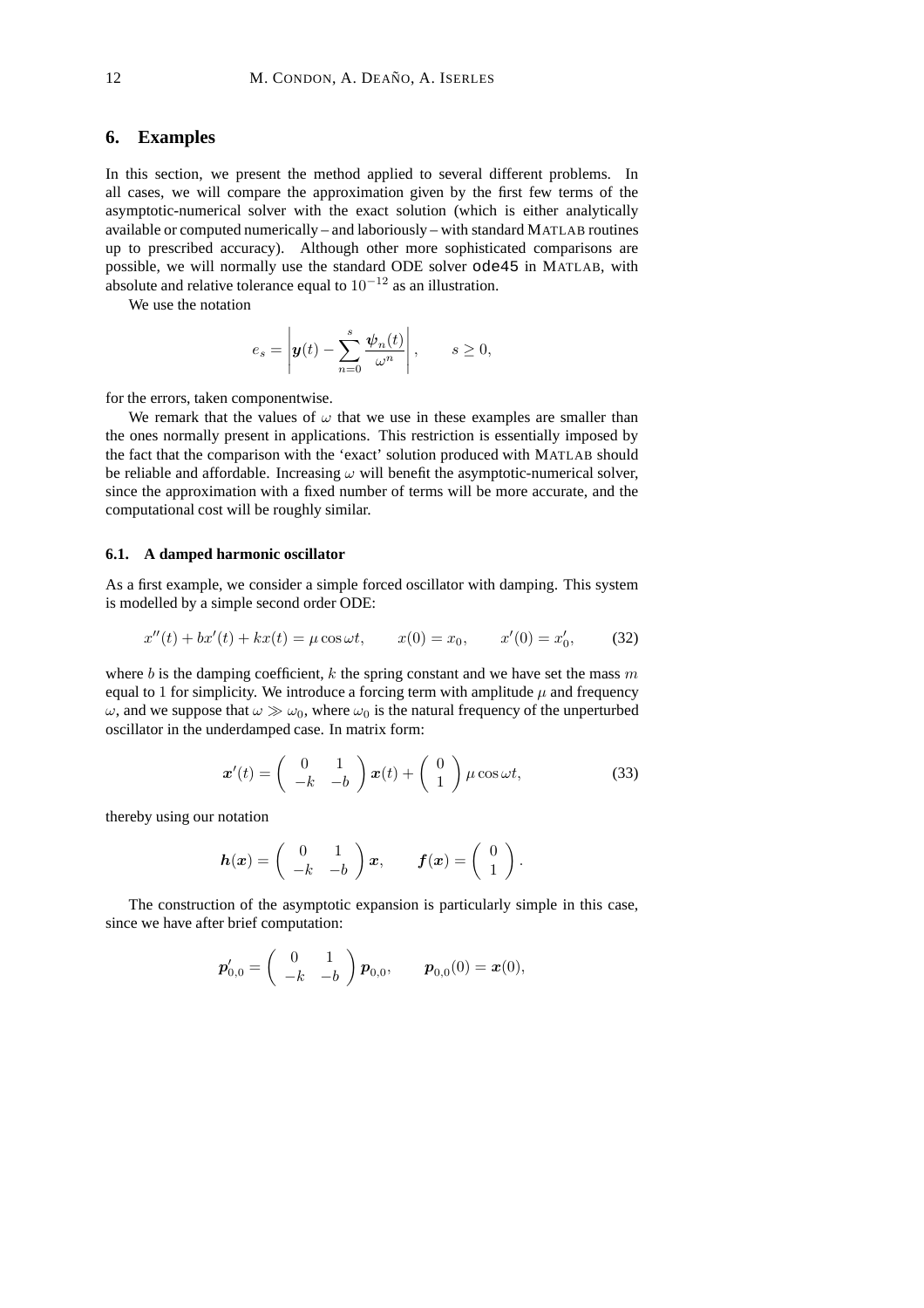

Figure 2: Solution of the perturbed system (32), with parameters  $k = 4.2$ ,  $b = 0.6$ ,  $\mu = 0.8$  and  $\omega = 50$ .



Figure 3: Absolute errors in the approximation of the solution of the perturbed system (33) for  $k = 4.2$ ,  $b = 0.6$ ,  $\mu = 0.8$  and  $\omega = 100$ . Top row, errors in  $x(t)$  using the zeroth term (left), using up to the first term of the approximation (centre) and using up to the second term of the approximation (right). Bottom row, same for  $x'(t)$ .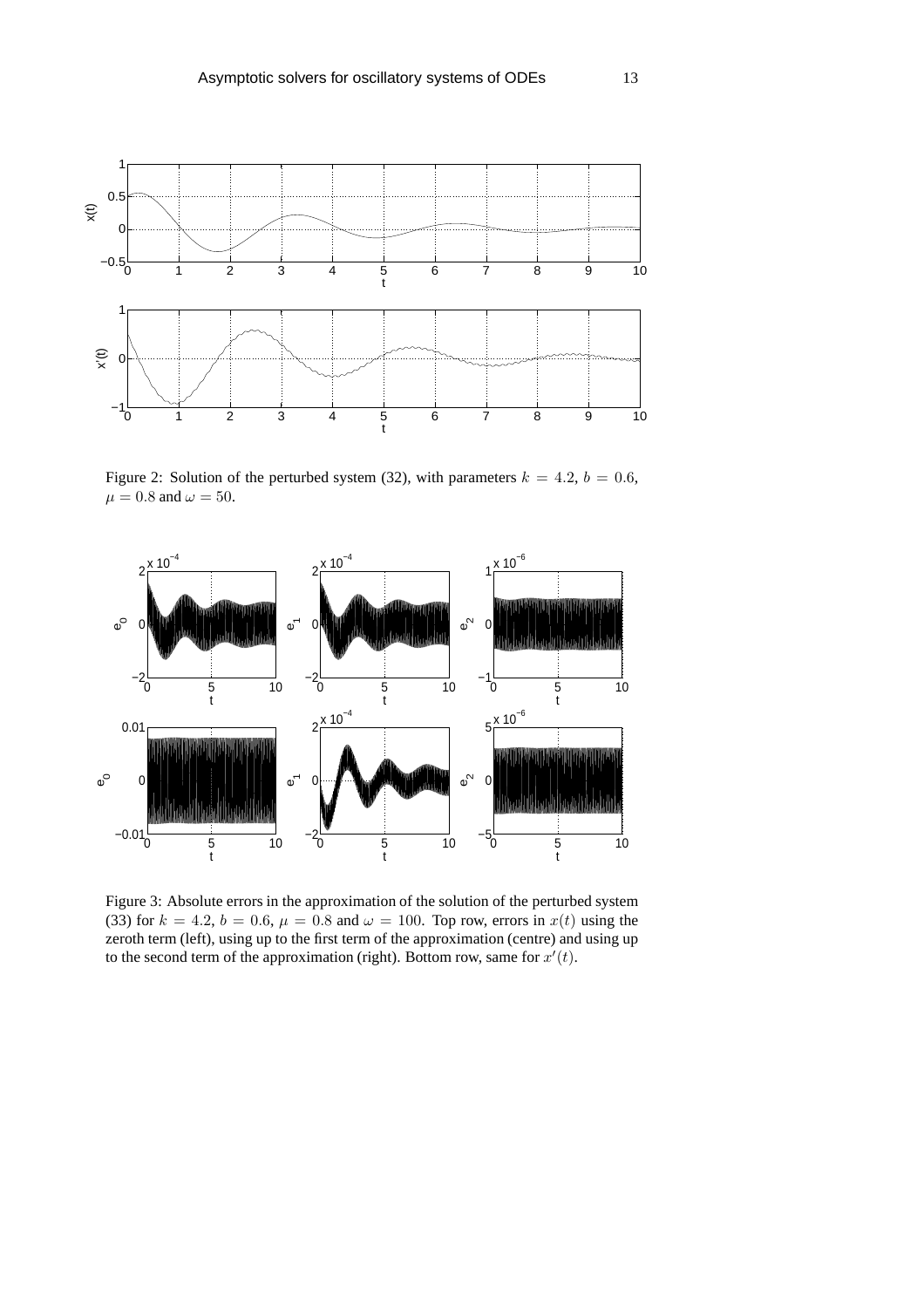together with

$$
\boldsymbol{p}_{1,-1} = \frac{i\mu}{2} \left( \begin{array}{c} 0 \\ 1 \end{array} \right) = -\boldsymbol{p}_{1,1}.
$$

Because the function f is constant, we have from (18) and (19) that for  $s \ge 1$ 

$$
\boldsymbol{p}_{s,0}' = \begin{pmatrix} 0 & 1 \\ -k & -b \end{pmatrix} \boldsymbol{p}_{s,0}, \quad \boldsymbol{p}_{s,0}(0) = -\sum_{m \neq 0} \boldsymbol{p}_{s,m}(0).
$$

In particular, that means that

$$
\boldsymbol{p}'_{1,0} = \begin{pmatrix} 0 & 1 \\ -k & -b \end{pmatrix} \boldsymbol{p}_{1,0}, \quad \boldsymbol{p}_{1,0}(0) = \mathbf{0},
$$

which leads to  $p_{1,0} \equiv 0$ . Hence we conclude that in this case the first term is simply

$$
\boldsymbol{\psi}_1(t) = \begin{pmatrix} 0 \\ \mu \end{pmatrix} \sin \omega t.
$$

Note that the  $\mathcal{O}(1/\omega)$  term is 0 for the first component of the solution. In other words,  $x(t)$  is superimposed with tiny oscillations of amplitude  $\mathcal{O}(1/\omega^2)$ , whereas in the case of the derivative  $x'(t)$ , these oscillations have amplitude of order  $\mathcal{O}(1/\omega)$ . This is intuitively consistent with what can be observed in Figure 2, and also with the *ansatz* taken in [9]. Analogously,

$$
\boldsymbol{p}_{2,-1}=-\frac{\mu}{2}\left(\begin{array}{c}1\\-b\end{array}\right)=\boldsymbol{p}_{2,1},
$$

and since the bandwidth in this example is  $\theta_2 = 1$ , see Section 5, then we know that  $p_{2,m} \equiv 0$  if  $|m| > 1$ . Furthermore

$$
\boldsymbol{p}'_{2,0} = U\boldsymbol{p}_{2,0}, \qquad \boldsymbol{p}_{2,0}(0) = -2\boldsymbol{p}_{2,1}(0) = \mu \begin{pmatrix} 1 \\ -b \end{pmatrix},
$$

hence

$$
\psi_2(t) = p_{2,0} + \mu \begin{pmatrix} -1 \\ b \end{pmatrix} \cos \omega t.
$$

Hence, writing everything together, we have

$$
\boldsymbol{S}_{2}(t) = \boldsymbol{p}_{0,0}(t) + \frac{1}{\omega} \begin{pmatrix} 0 \\ \mu \end{pmatrix} \sin \omega t + \frac{1}{\omega^2} \left[ \boldsymbol{p}_{2,0}(t) + \mu \begin{pmatrix} -1 \\ b \end{pmatrix} \cos \omega t \right]
$$

as our approximation to the solution of the ODE (32) up to order  $\mathcal{O}(\omega^{-2})$ . In Figure 3 we plot the errors when taking the first few terms of the expansion, compared with the solution of the perturbed system computed directly by the MATLAB standard routine ode45.

Regarding stability, since the system is already linear, the matrix  $U$  is directly

$$
U = \left( \begin{array}{cc} 0 & 1 \\ -k & -b \end{array} \right),
$$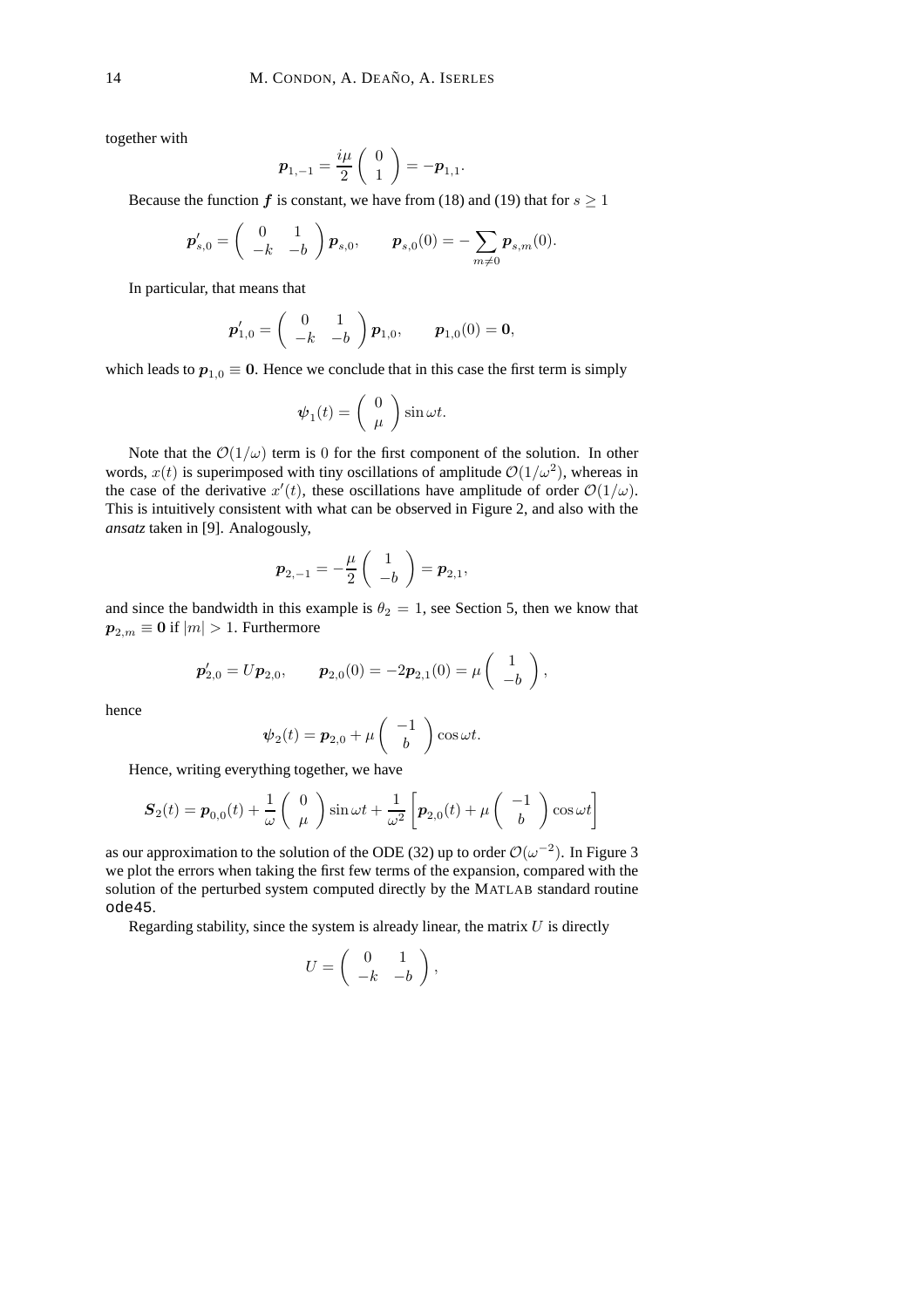with eigenvalues

$$
\lambda_{\pm} = \frac{-b \pm \sqrt{b^2 - 4k}}{2}.
$$

Since both  $b, k > 0$ , then the real part of both eigenvalues is always negative and we have asymptotic stability according to Section 5.

### **6.2. An expcos oscillator**

We include an example that features an oscillator with full spectrum, to show that the method can be equally effective. More precisely, we recall the example of a simple electronic circuit that was presented in [10],

$$
x'(t) = -\frac{L}{RC}x(t) + \frac{I_s L}{C} \left[ \exp\left(\frac{g_\omega(t) - x(t)}{V_T}\right) - 1 \right] - \frac{L}{C}y(t), \qquad y'(t) = x(t),
$$

where  $L, R, C, I_s$  and  $V_T$  are parameters, and the perturbation is  $g_{\omega}(t) = e^{\mu \cos \omega t}$ .

Realistic values of the parameters are for instance  $L = 10^{-4}$ ,  $R = 100$ ,  $C = 10^{-6}$ ,  $I_s = 10^{-12}$  and  $V_T = 0.0259$ . The constant term  $-I_s L/C$  can be added in the  $\mathcal{O}(1)$ level in a straightforward way. The resulting system is

$$
\begin{pmatrix} x(t) \\ y(t) \end{pmatrix}' = \begin{pmatrix} -L/RC & -L/C \\ 1 & 0 \end{pmatrix} \begin{pmatrix} x(t) \\ y(t) \end{pmatrix} + \begin{pmatrix} \beta e^{-x(t)/V_T} \\ 0 \end{pmatrix} \exp\left(\frac{g_{\omega}(t)}{V_T}\right) - \begin{pmatrix} \beta \\ 0 \end{pmatrix},
$$

where  $\beta = I_s L/C$ . The properties of similar types of oscillator have been analysed in [8] and [11]. As noticed before, see (4), the function  $g_{\omega}(t)$  can be expanded in Fourier series using modified Bessel functions, whose asymptotic behaviour for large orders guarantees convergence for fixed values of  $\mu$  and t.

It is clear that the coefficients are  $a_m = I_m(\mu)$  for  $m \in \mathbb{Z}$ , using the fact that for integer orders  $I_m(\mu) = I_{-m}(\mu)$ , see [1, Eq. 9.6.6]. The equation for the zeroth term follows from (18):

$$
\boldsymbol{p}_{0,0} = \boldsymbol{h}(\boldsymbol{p}_{0,0}) + I_0(\mu) \boldsymbol{f}(\boldsymbol{p}_{0,0}), \qquad \boldsymbol{p}_{0,0}(0) = \boldsymbol{x}(0),
$$

and also

$$
\boldsymbol{p}_{1,m} = -\frac{iI_m(\mu)}{m} \boldsymbol{f}(\boldsymbol{p}_{0,0}), \qquad m \neq 0.
$$

The differential equation for the nonoscillatory function  $p_{0,0}$  cannot be solved explicitly because of the nonlinearity originating in the function  $f$ , but, being nonoscillatory, can be computed numerically using standard methods.

The differential equation for  $\boldsymbol{p}_{1,0}$  reads

$$
\boldsymbol{p}'_{1,0} = \boldsymbol{b}_{1,0}[\boldsymbol{h}] + \sum_{r=-\infty}^{\infty} a_r(t) \boldsymbol{b}_{1,-r}[\boldsymbol{f}],
$$

which can be simplified to

$$
\sum_{r=-\infty}^{\infty} a_r(t) \boldsymbol{b}_{1,-r}[f] = I_0(\mu) \boldsymbol{b}_{1,0}[f] + i \sum_{r \neq 0} \frac{I_r^2(\mu)}{r} f(\boldsymbol{p}_{0,0}) = I_0(\mu) \boldsymbol{b}_{1,0}[f],
$$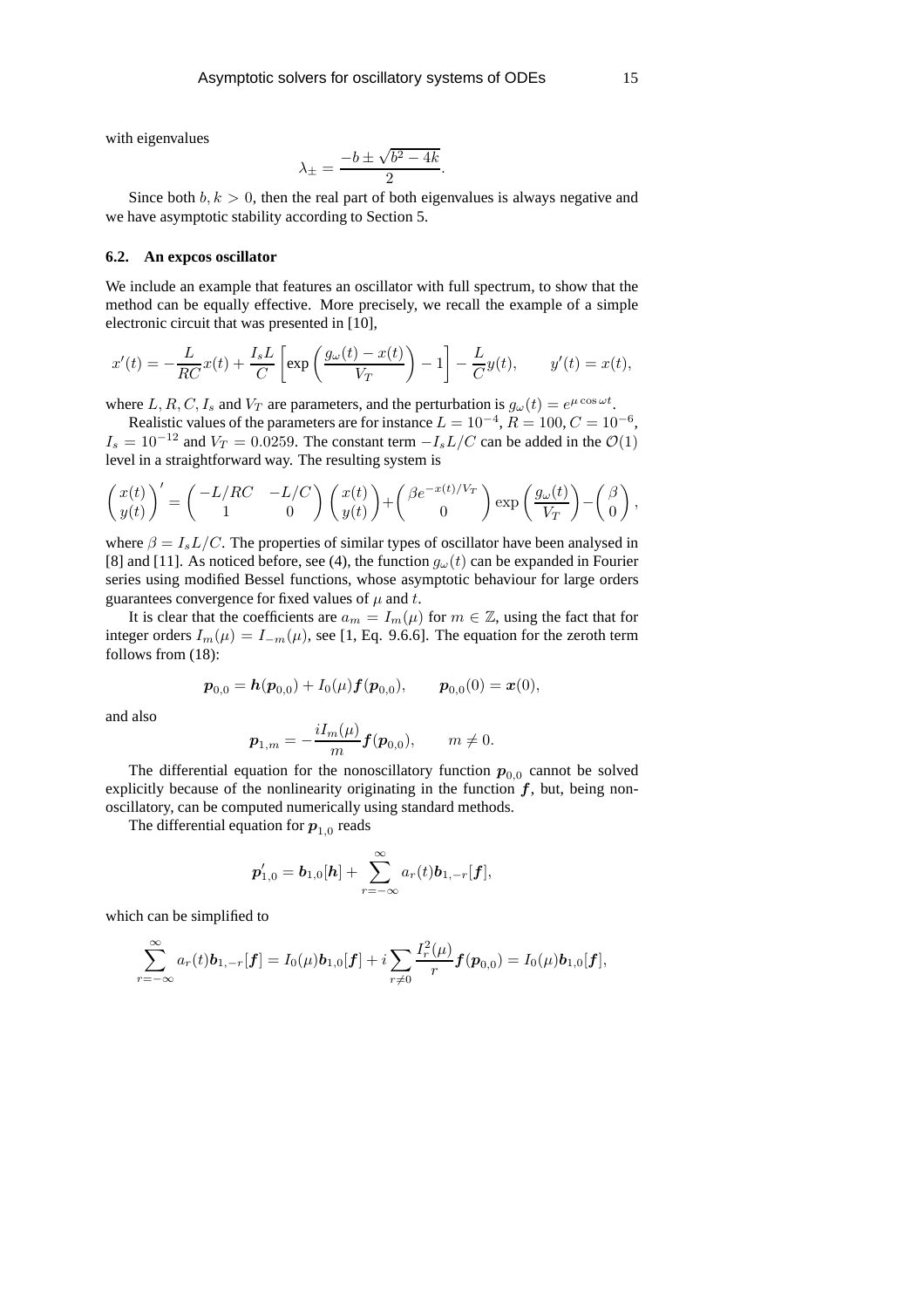the last sum being 0 because of the symmetry of the modified Bessel functions with respect to the order. Hence

$$
\boldsymbol{p}'_{1,0} = \boldsymbol{b}_{1,0}[\boldsymbol{h}] + I_0(\mu)\boldsymbol{b}_{1,0}[\boldsymbol{f}] = (J[\boldsymbol{h}] + I_0(\mu)J[\boldsymbol{f}])\boldsymbol{p}_{1,0}, \qquad \boldsymbol{p}_{1,0}(0) = \boldsymbol{0},
$$

which implies that  $p_{1,0} \equiv 0$ . Therefore,

$$
\psi_1(t) = 2f(\mathbf{p}_{0,0}) \sum_{m=1}^{\infty} \frac{I_m(\mu)}{m} \sin m\omega t.
$$

Observe that this last sum converges as well due to the decay of the modified Bessel functions, so its numerical implementation is not problematic.

In a similar way, one can compute the second term  $\psi_2(t)$ , although the different sums involving modified Bessel functions that appear can be quite expensive to evaluate. In particular, observe that  $\mu = 1/V_T$ , so if  $V_T = 0.0259$  then  $\mu$  is moderately large and the convergence of the series (4) can be slow. We note, however, that even in this situation the cost of computing the expansion is essentially independent of  $\omega$ (whereas any standard numerical method will need to reduce the stepsize considerably when  $\omega$  grows).

### **6.3. The inverted pendulum**

Our main motivation for extending the method to systems of ODEs where the coefficients depend on the parameter  $\omega$  originates in equations that model mechanical systems, more precisely the equation governing the motion of the inverted pendulum (also known as the *Kapitza pendulum*)

$$
\theta''(t) = \frac{1}{\ell} \left[ g + a\omega^2 \cos \omega t \right] \sin \theta(t), \qquad \theta(0) = \theta_0, \quad \theta'(0) = \theta'_0,\tag{34}
$$

where  $\ell$  is the length of the rod, g is the gravitational acceleration,  $\omega$  is the frequency of the highly oscillatory motion of the pivot and  $\theta(t)$  measures the angle with respect to the vertical direction,  $t = 0$  being the top position of the pendulum, see Figure 4. The pivot is subject to a fast vertical movement given by the equation

$$
y(t) = \frac{a}{\ell} \cos \omega t.
$$

It is known that the top position of a pendulum, which is naturally unstable, can be rendered stable by means of this fast vertical oscillation of the pivot. In order for this stabilization to be possible, we need  $a = \mathcal{O}(\omega^{-1})$ , so that the forcing input has velocity of order  $\mathcal{O}(1)$  with respect to  $\omega$ , and therefore finite kinetic energy. An alternative justification comes from the stability analysis of a Mathieu equation, which is obtained by supposing that the deviation of the pendulum from the vertical position is small and therefore  $\sin \theta(t) \approx \theta(t)$  in (34), see for example [20, §7.7].

We can rewrite the ODE as follows:

$$
\theta''(t) = \frac{1}{\ell} \left[ g + \sigma \omega \cos \omega t \right] \sin \theta(t), \qquad \theta(0) = \theta_0, \quad \theta'(0) = \theta'_0,\tag{35}
$$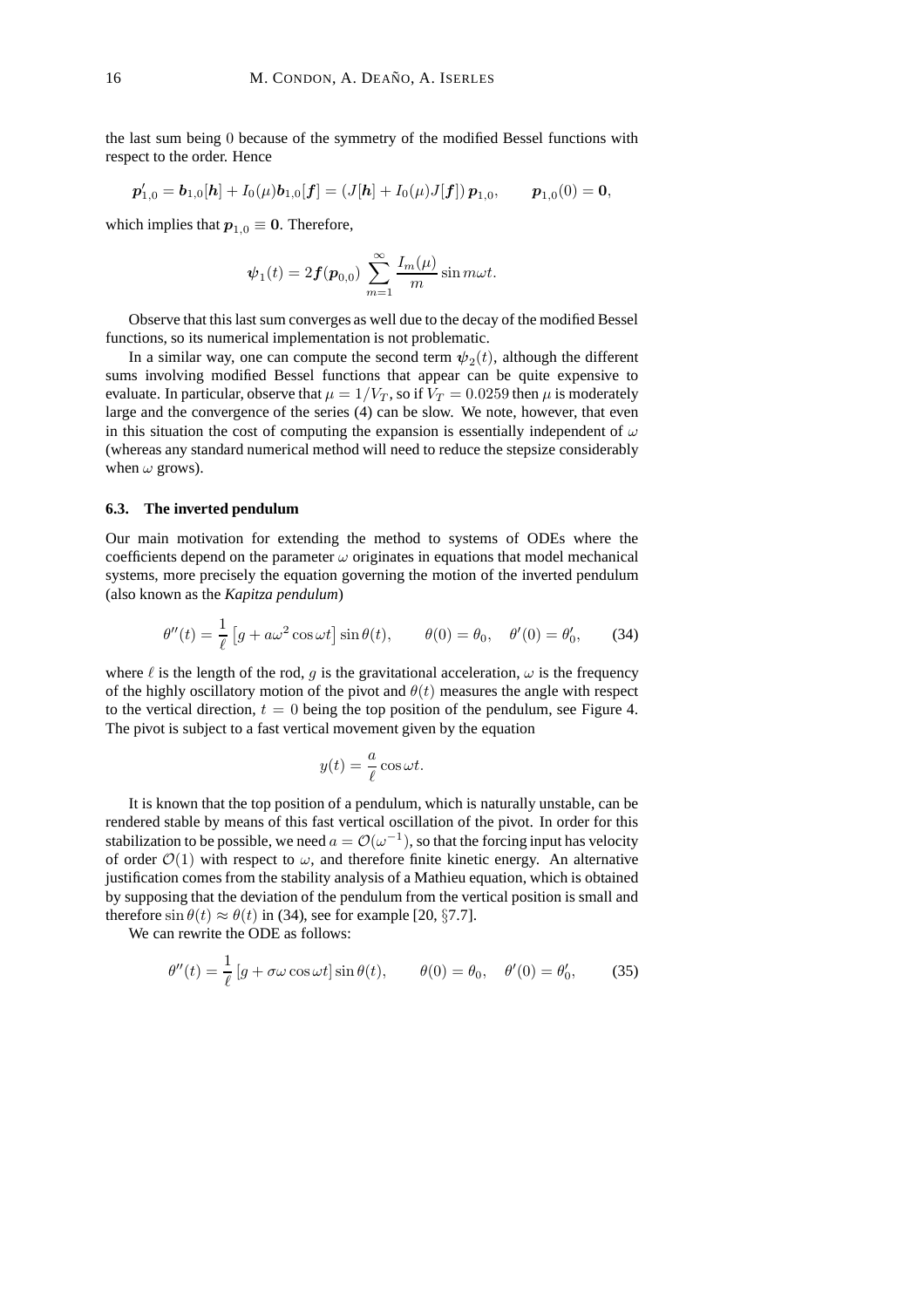

Figure 4: The inverted pendulum. The top position, corresponding to  $\theta = 0$ , is unstable, but can be rendered stable by adding a fast vertical movement  $y(t)$  of the pivot.

where now  $\sigma = \mathcal{O}(1)$  with respect to  $\omega$ . The coefficients of the forcing term are clearly

$$
a_1 = a_{-1} = \frac{\sigma}{2\ell}, \qquad a_m = 0, |m| \neq 1.
$$

We can adapt the ansatz (21) to this case, but since there is a (linear) dependence on  $\omega$  in the differential equation, it should be now

$$
\theta(t) \sim p_{0,0}(t) + \sum_{r=1}^{\infty} \frac{1}{\omega^r} \sum_{m=-\infty}^{\infty} p_{r,m}(t) e^{im\omega t}.
$$
 (36)

Equating coefficients at the  $\mathcal{O}(\omega)$  level, we get

$$
-\sum_{m=-\infty}^{\infty} m^2 p_{1,m}(t) e^{im\omega t} = \frac{g}{\ell} \cos \omega t \sin(p_{0,0}(t)),
$$

so

$$
p_{1,1}(t) = p_{1,-1}(t) = -\frac{\sigma}{2\ell} \sin(p_{0,0}(t)).
$$

The  $\mathcal{O}(1)$  level gives

$$
p_{0,0}''(t) = \frac{g}{\ell} \sin(p_{0,0}(t)) - \frac{\sigma^2}{4\ell^2} \sin(2p_{0,0}(t)),
$$

with initial conditions  $p_{0,0}(0) = \theta(0)$  and  $p'_{0,0}(t) = \theta'(0)$ . This is the averaged system proposed in [24], and it can be solved using standard procedures. Alternatively, if we define the potential

$$
\mathcal{H}(p,q) = \frac{1}{2}p^2 + \frac{g}{\ell}\cos q - \frac{\sigma^2}{8\ell^2}\cos 2q
$$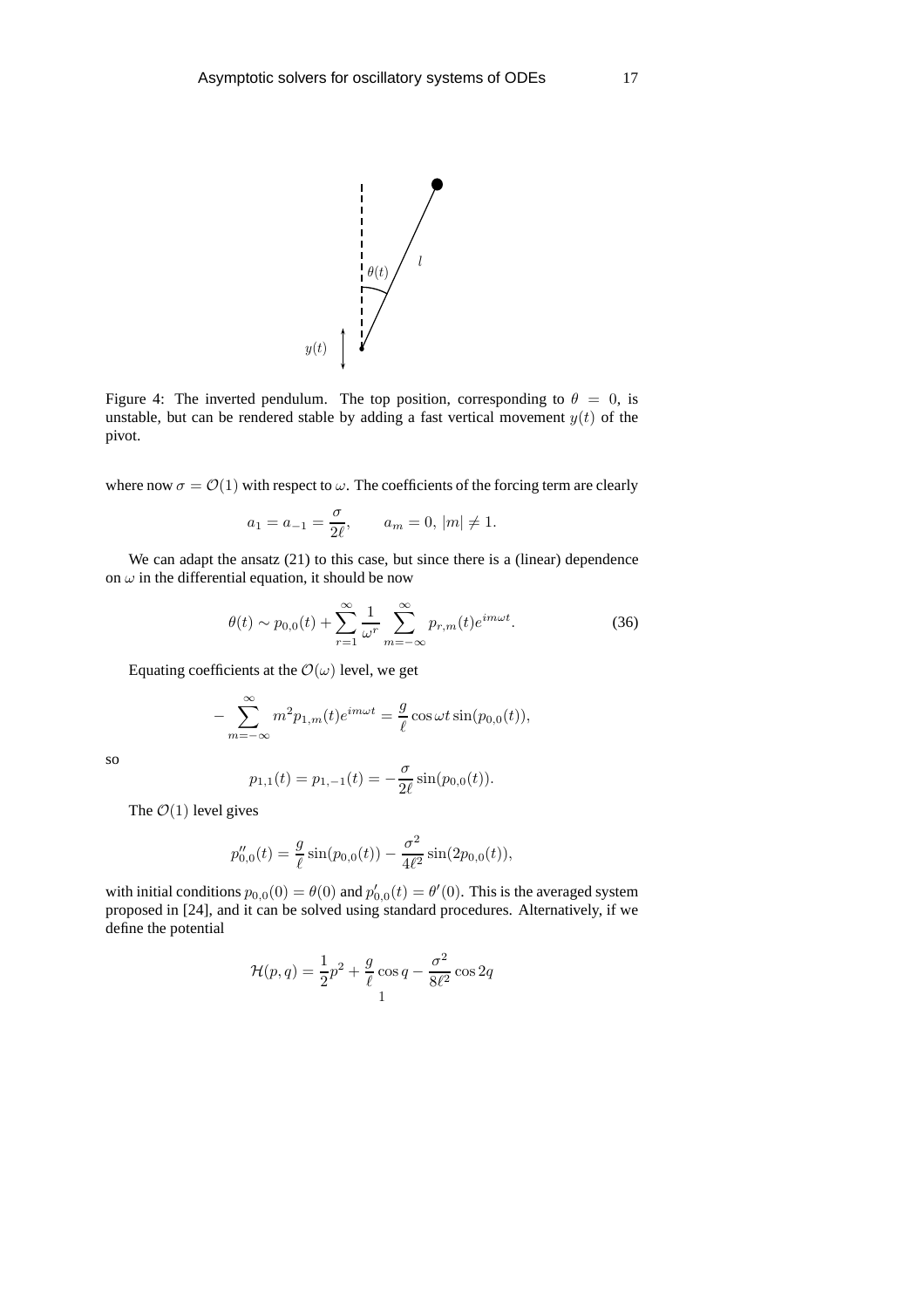

Figure 5: The function  $\theta(t)$  with  $\ell = 1$ ,  $g = 9.8$ ,  $\omega = 100$  and  $\sigma = 1$  (left) and  $\sigma = 10$ (right), with initial values  $\theta(0) = 0.1$  and  $\theta'(0) = 0$ . Observe that the top position,  $\theta(t) = 0$ , becomes stable in the second case.

and set  $(x, x') = (q, p)$ , then the equation

$$
x''(t) = \frac{g}{\ell} \sin(x(t)) - \frac{\sigma^2}{4\ell^2} \sin(2x(t)),
$$

is of Hamiltonian type, see [16], and more specific methods can be used. For instance, in [24] the well-known Verlet scheme is proposed, in the context of macrointegration in the Heterogeneous Multiscale Method.

Furthermore, the  $\mathcal{O}(1)$  level provides the coefficients  $p_{2,m}(t)$  for  $m \neq 0$ :

$$
p_{2,m} = \frac{1}{m^2} \left[ 2im p'_{1,m} - \frac{\sigma}{2\ell} \cos(p_{0,0}) \left[ p_{1,m-1} + p_{1,m+1} \right] \right],
$$

which are, after brief computation,

$$
p_{2,\pm 1} = \mp \frac{i\sigma}{\ell} \cos(p_{0,0}) p'_{0,0} - \frac{\sigma}{2\ell} \cos(p_{0,0}) p_{1,0}
$$

$$
p_{2,2} = p_{2,-2} = \frac{\sigma^2}{32\ell^2} \sin(2p_{0,0}).
$$

Observe that this is consistent with the bandwidth predicted by the theorem presented in Section 5.

The scheme for computing higher order terms can be obtained from the general formulas (22) and (24). However, since we have a factor  $\omega$  multiplying the forcing term, we need to shift the coefficients corresponding to the function  $Q(y(t))$ , namely:

$$
p_{s,0}'' = -b_{s,0}[S] + \sum_{r=-\infty}^{\infty} a_r(t)b_{s+1,-r}[Q],
$$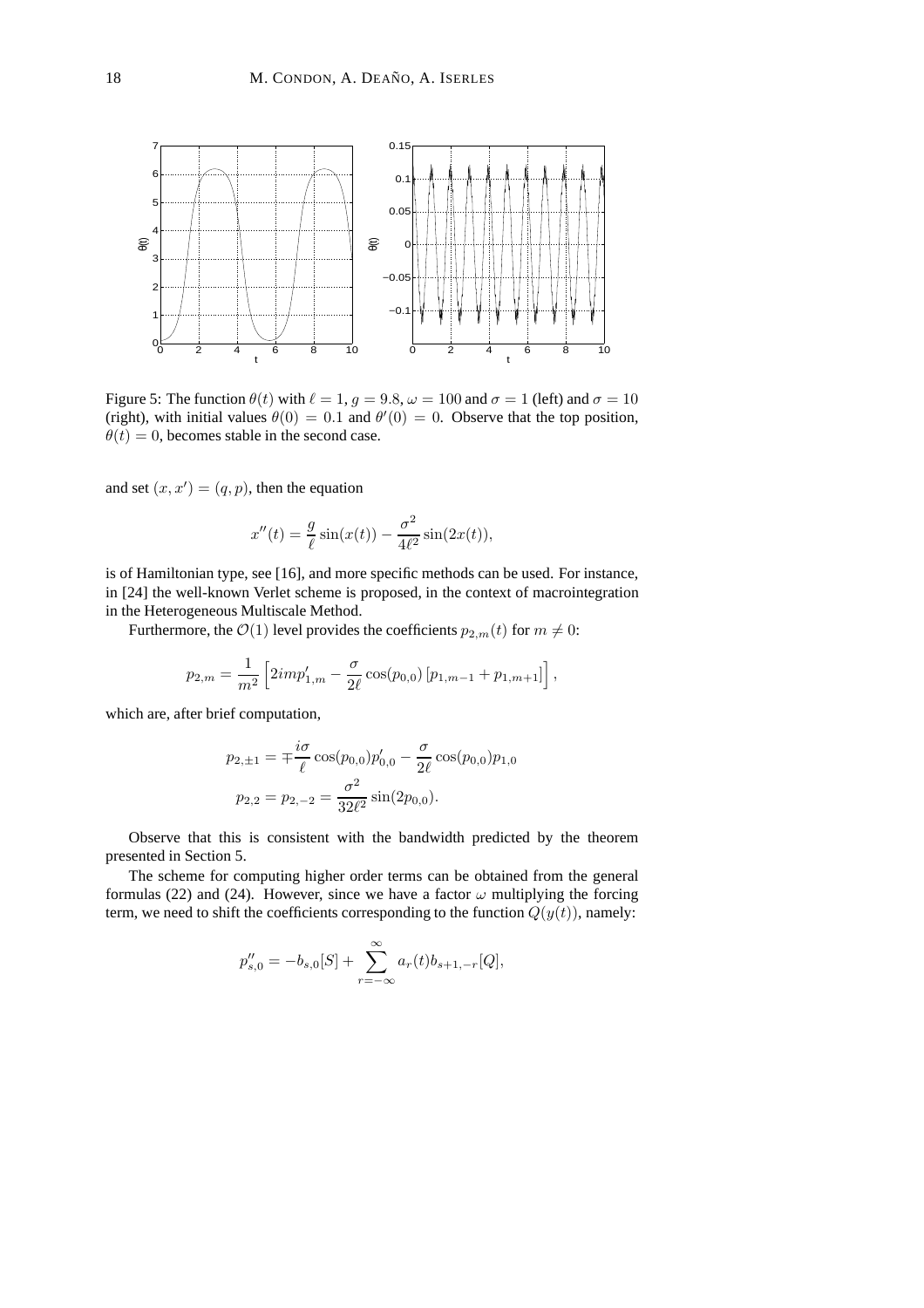$$
p_{s+2,m} = \frac{1}{m^2} \left[ p''_{s,m} + 2im p'_{s+1,m} + b_{s,m}[S] - \sum_{r=-\infty}^{\infty} a_r(t) b_{s+1,m-r}[Q] \right],
$$

where in this case

$$
S(y) = -\frac{g}{\ell} \sin y, \qquad Q(y) = \sin y.
$$

Applying this, we obtain:

$$
p_{1,0}'' = -b_{1,0}[S] + a_1b_{2,-1}[Q] + a_{-1}b_{2,1}[Q],
$$

and since

$$
b_{1,0}[S] = S'(p_{0,0})p_{1,0} = -\frac{g}{\ell}\cos(p_{0,0})p_{1,0},
$$
  

$$
b_{2,\pm 1}[Q] = \pm \frac{i\sigma}{\ell}\cos^2(p_{0,0})p'_{0,0} - \frac{\sigma}{2\ell}\cos(2p_{0,0})p_{1,0},
$$

then

$$
p_{1,0}'' = \left[\frac{g}{\ell}\cos(p_{0,0}) - \frac{\sigma^2}{2\ell^2}\cos(2p_{0,0})\right]p_{1,0},
$$

with initial conditions

$$
p_{1,0}(0) = \frac{\sigma}{\ell} \sin y_0, \qquad p_{1,0}''(0) = -\frac{\sigma}{\ell} y_0' \cos y_0,
$$

computed from (23).

Figure 6 illustrate the errors when we take the zeroth and the zeroth plus the first term in the expansion, compared with direct computation of the solution in MATLAB. As expected, and in accordance with (8), the approximation up to order  $\mathcal{O}(\omega^{-1})$  gives an error of order  $\mathcal{O}(\omega^{-1})$  for the function  $\theta(t)$ , and of order  $\mathcal{O}(1)$  for the derivative.

It is possible to compute higher order terms, although the algebra becomes quite cumbersome due to the terms involving the Q function and the shift due to the dependence on  $\omega$ . This becomes feasible using a symbolic algebra package, but we omit further details for brevity.

## **7. Conclusions**

This paper has presented a snapshot of the state of the art in a new computational approach to ordinary differential equations with highly oscillatory forcing. Such equations are ubiquitous in numerous applications, while their discretization by standard methods is prohibitively expensive and, for realistic frequencies, often impossible.

The main organising principle of our approach is to combine asymptotic expansions (in inverse powers of the frequency) with numerical solution of nonoscillatory problems. This leads to a number of important advantages.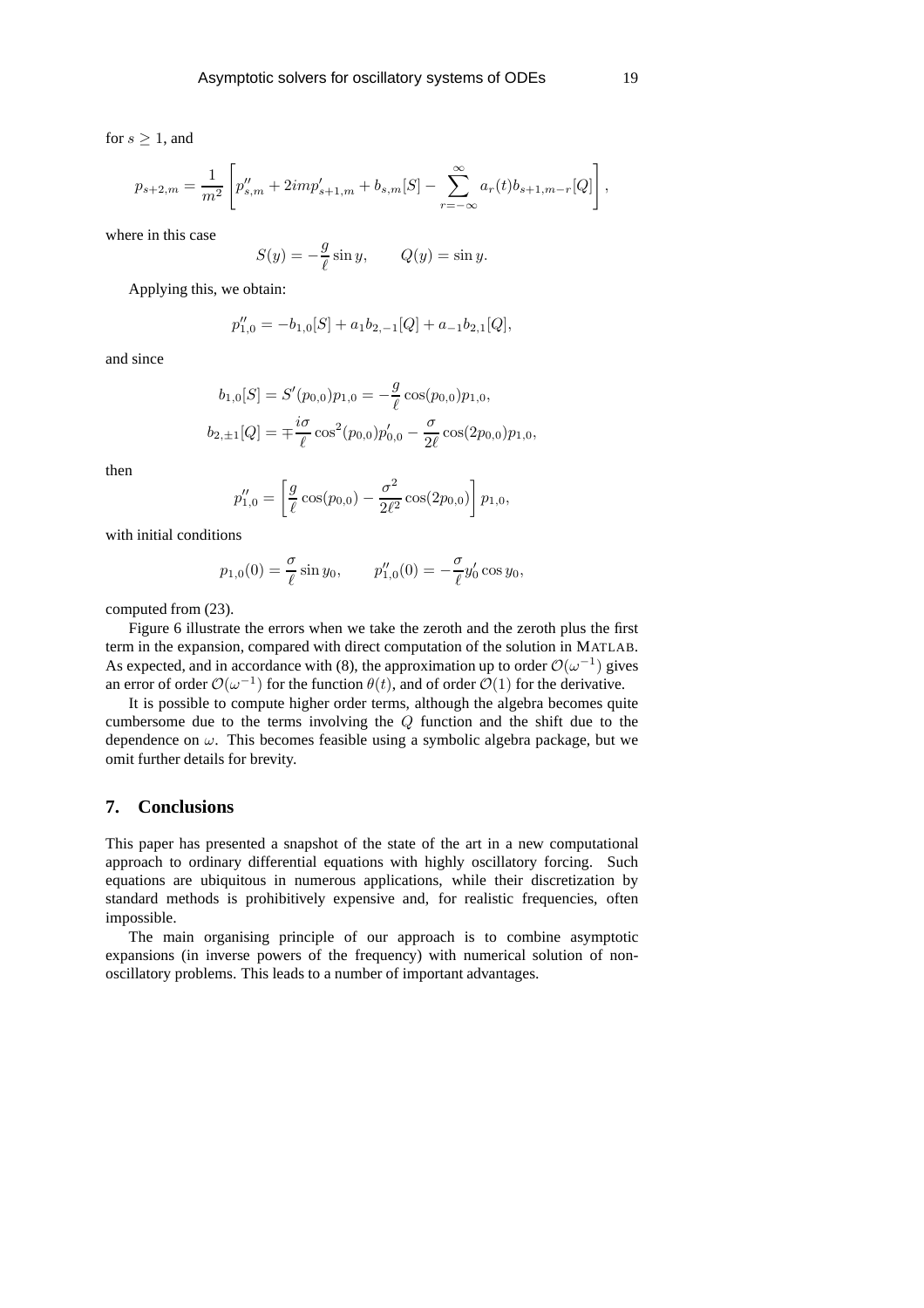

Figure 6: Absolute errors when taking the zeroth (left) and the zeroth plus first terms in the expansion, with parameters  $\ell = 1, g = 9.8, \omega = 1000$  and  $\sigma = 10$  and initial values  $\theta(0) = 0.1$  and  $\theta'(0) = 0$ .

- 1. The entire process consists of 'non-oscillatory' computations: only the final step, a synthesis of different multiscale components, feeds oscillation into the system.
- 2. The accuracy of the truncated multiscale approximation improves with the growth in frequency. This flies in the face of the usual numerical intuition, which is based upon Taylor expansions, but should not be suprising because of the extensive use of asymptotic information.
- 3. Once the different multiscale components are in place, they can be used repeatedly with different frequencies: this is an important advantage in engineering design problems when the real challenge is to select the right frequency for a task in hand, e.g. for a stabilisation of a dynamical system.
- 4. The 'leakage' of oscillations to different bandwidths in nonlinear systems (a process we have termed 'blossoming') can be tracked explicitly and with great precision.
- 5. Finally, the availability of a truncated asymptotic multiscale expansion represents significantly more than just a long string of floating-point numbers or a graph, the usual output of a standard numerical method. The expansion in question consists of terms which are either solutions of substantively simpler, non-oscillatory ODEs (of which a great deal of useful qualitative information can be derived) or can be obtained by simple recursion. Therefore, such an expansion is a valuable tool in the analysis of the underlying highly oscillatory ODE.

This is the moment to mention that the approach of this paper is just one of the many useful tools that have emerged in the last two decades in our understanding and computation of highly oscillatory phenomena. Of particular relevance to the model of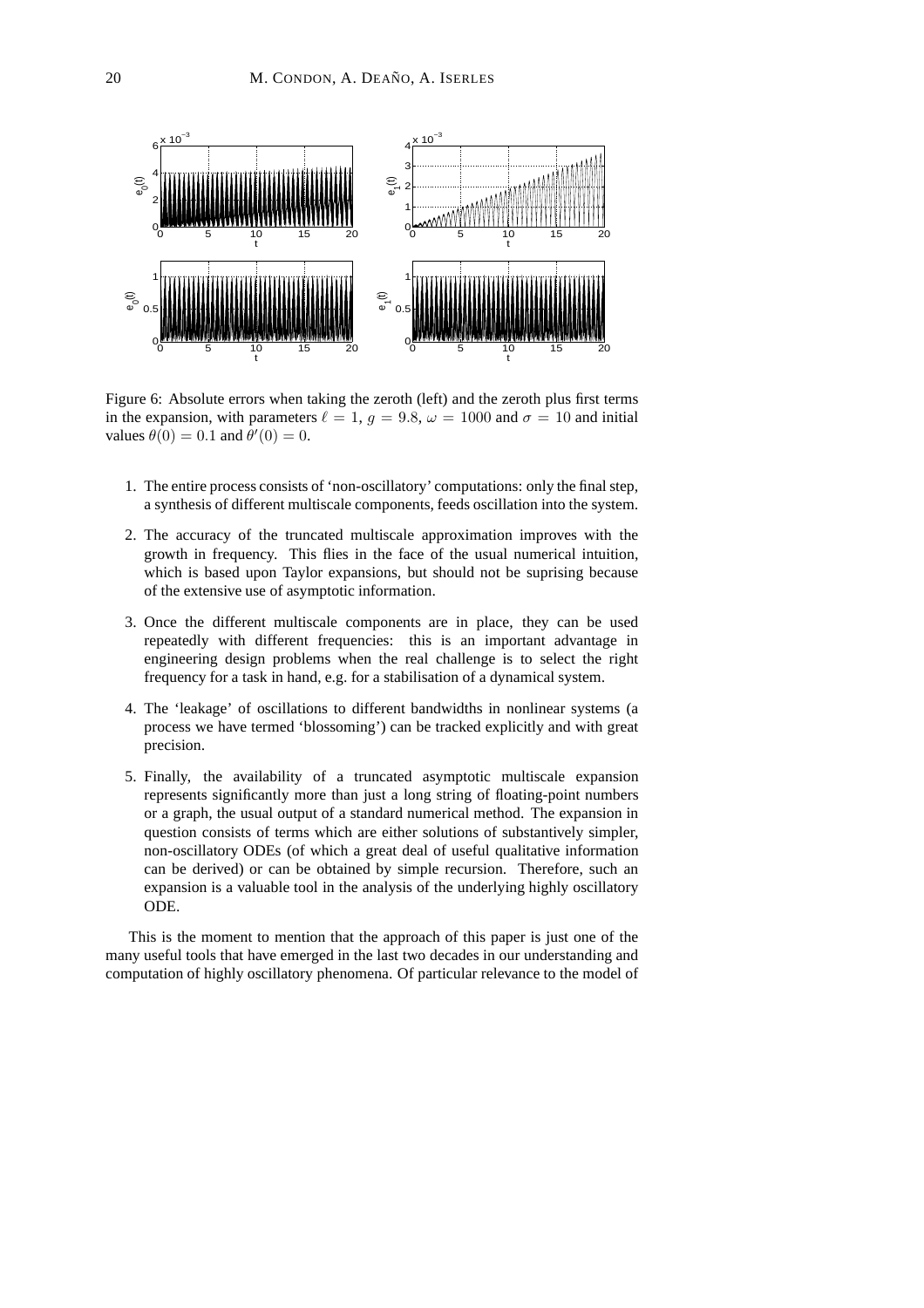this paper, an ODE system with highly oscillatory forcing, are homogenization [15] and multiscale methods [14]. Indeed, there are profound connections between our approach and the *heterogeneous multiscale method* [2, 13, 24]. It is fair to expect that the future of highly oscillatory computations, an emerging subject of applied mathematics with an increasing profile, will depend not on a single 'wonder method' but on the understanding and combination of a number of analytic and computational methodologies.

Finally, let us comment on the scope of the approach described in this paper. The underlying motivation to our work is the modelling of high-frequency electronic circuits. The breadth of phenomena modelled in this setting ranges well beyond 'simple' ODEs and it also includes differential–algebraic equations (DAEs), delay differential equations (DDEs) and even partial differential equations (PDEs), all with highly oscillatory forcing. An extension of the methodology of this paper to these settings is a matter of active research. Here we just state that such an extension, although often highly nontrivial, is possible. The next challenge is to integrate the different components – ODE, DAE, DDE and PDE expansions – into an overarching technique for realistic electronic circuits.

### **Acknowledgements**

The authors acknowledge useful discussions with J. M. Sanz-Serna (Universidad de Valladolid, Spain).

## **References**

- [1] M. Abramowitz and I. A. Stegun. *Handbook of Mathematical Functions*, volume 55 of *National Bureau of Standards Applied Mathematics Series*. U.S. Government Printing Office, Washington, 1964.
- [2] G. Ariel, B. Engquist, and R. Tsai. The heterogeneous multiscale methods. *Math. Comput.*, 78:929–956, 2009.
- [3] M. V. Bartuccelli, J. H. B. Deane, and G. Gentile. Frequency locking in the injection-locked frequency divider equation. *Proc. Royal Soc. A*, 465:283–306, 2009.
- [4] N. N. Bogoliubov and Y. A. Mitropolsky. *Asymptotic methods in the theory of non-linear oscillations*. Hindustani Publishing Corp., 1961.
- [5] C.-U. Choe, K. Hohne, H. Benner, and Y. S. Kivshar. Chaos suppression in the parametrically driven Lorenz system. *Phys. Review E*, 72:036206, 2005.
- [6] D. Cohen. *Analysis and Numerical Treatment of Highly Oscillatory Differential Equations*. PhD thesis, University of Geneva, 2004.
- [7] D. Cohen, E. Hairer, and C. Lubich. Modulated Fourier expansions of highly oscillatory differential equations. *Found. Comput. Maths*, 3:327–345, 2003.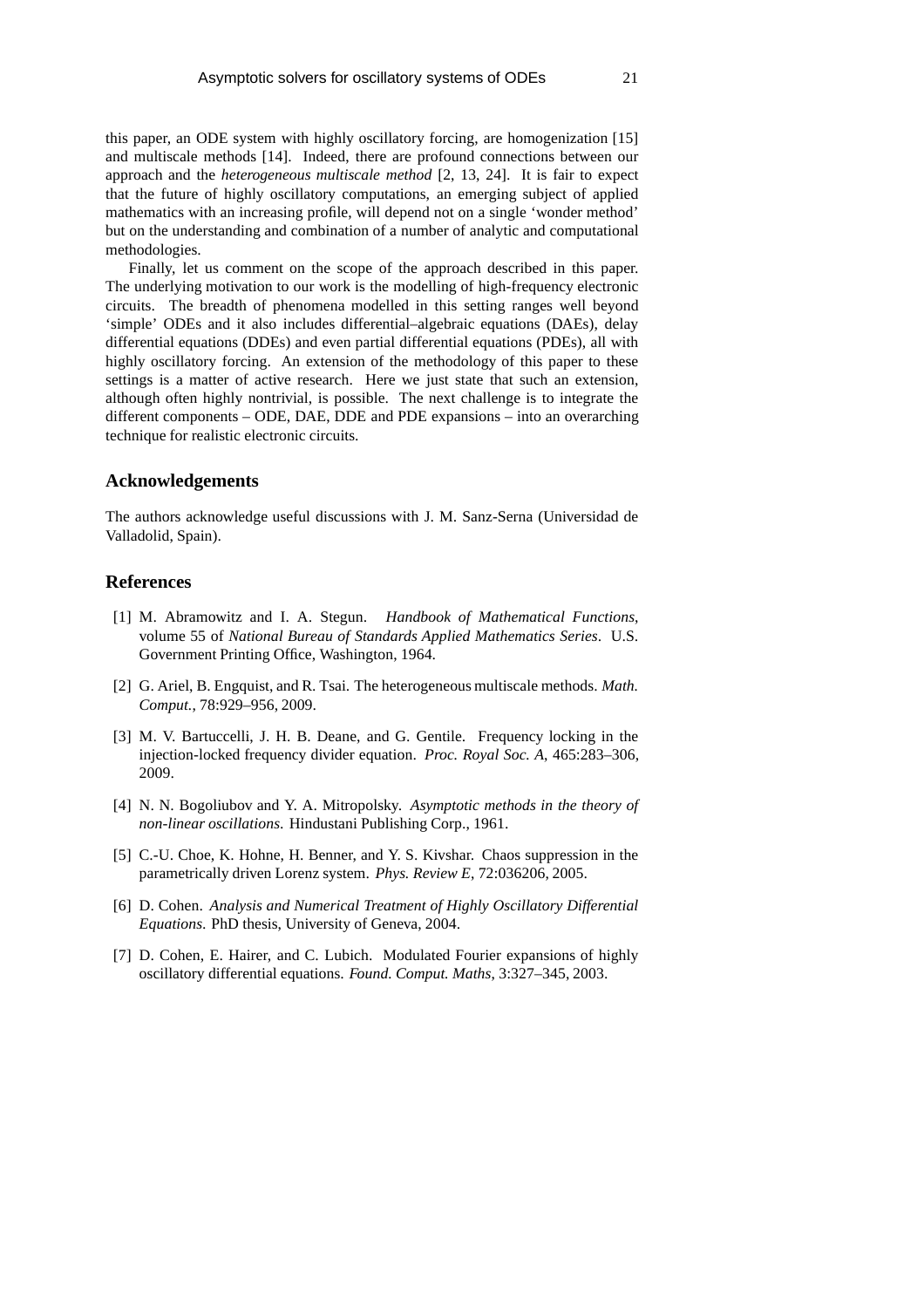- [8] M. Condon, A. Deaño, and A. Iserles. On highly oscillatory problems arising in electronic engineering. *ESAIM: Mathematical Modeling and Numerical Analysis*, 43:785–804, 2009.
- [9] M. Condon, A. Deaño, and A. Iserles. On second order differential equations with highly oscillatory forcing terms. *Proc. Royal Soc. A, to appear*, 2010.
- [10] M. Condon, A. Deaño, and A. Iserles. On systems of differential equations with extrinsic oscillation. *Disc. Cont. Dyn. Syst., to appear*, 2010.
- [11] M. Condon, A. Deaño, A. Iserles, K. Maczyński, and T. Xu. On numerical methods for highly oscillatory problems in circuit simulation. *COMPEL*, 28:1607–1618, 2009.
- [12] E. Dautbegovic, M. Condon, and C. Brennan. An efficient nonlinear circuit simulation technique. *IEEE Trans. Microwave Theory and Applications*, 53:548– 555, 2005.
- [13] W. E and B. Engquist. The heterogeneous multiscale methods. *Comm. Math. Sci.*, 1:87–132, 2003.
- [14] B. Engquist, A. Fokas, E. Hairer, and A. Iserles, editors. *Highly Oscillatory Quadrature*. Cambridge University Press, Cambridge, 2009.
- [15] B. Engquist and P. E. Souganidis. Asymptotic and numerical homogenization. *Acta Numerica*, 17:147–190, 2008.
- [16] E. Hairer, C. Lubich, and G. Wanner. *Geometric Numerical Integration*. Springer Verlag, 2nd edition, 2006.
- [17] E. Hairer, S. P. Nørsett, and G. Wanner. *Solving Ordinary Differential Equations I. Nonstiff Problems*. Springer Verlag, 1993.
- [18] D. Huybrechs and S. Olver. Highly oscillatory quadrature. In B. Engquist, A. Fokas, E. Hairer, and A. Iserles, editors, *Highly Oscillatory Problems*, pages 25–50, Cambridge, 2009. Cambridge Univ. Press.
- [19] A. Iserles and S. P. Nørsett. Efficient quadrature of highly oscillatory integrals using derivatives. *Proc. Royal Soc. A*, 461:1383—1399, 2005.
- [20] D. R. Merkin. *Introduction to the Theory of Stability*. Springer Verlag, New York, 1997.
- [21] D. O'Neill, D. Bourke, Z. Ye, and M. P. Kennedy. Accurate modeling and experimental validation of an injection-locked frequency divider. In *Proceedings 2005 European Conference on Circuit Theory and Design*, pages 409–412, 2005.
- [22] R. Pulch. Multi time differential equations for simulating frequency modulated signals. *Appl. Num. Math.*, 53, 2–4:397–409, 2005.